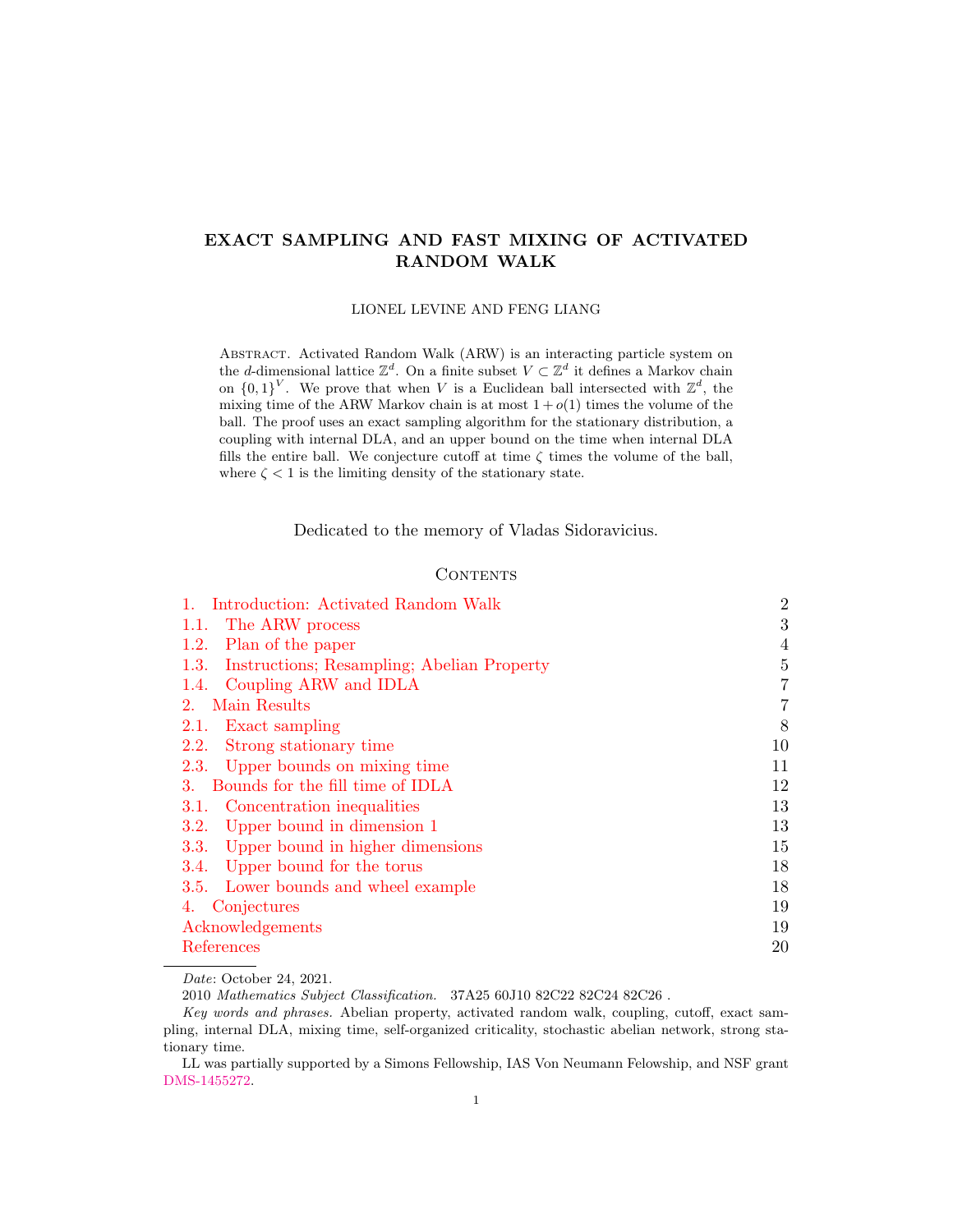#### <span id="page-1-0"></span>2 LIONEL LEVINE AND FENG LIANG

### 1. Introduction: Activated Random Walk

A key feature of many complex systems is the release of stress sudden bursts. An example is the pressure between continental plates, released in earthquakes. Bak, Tang and Wiesenfeld called these "self-organized critical" (SOC) systems, and proposed a mathematial model of them, the abelian sandpile [\[5,](#page-19-1) [7\]](#page-19-2). But the abelian sandpile is non-universal: Even in the limit of large system size, its behavior depends delicately on the underlying graph  $[20]$  and on the initial condition  $[8, 15]$  $[8, 15]$  $[8, 15]$ .

One of the best candidates for a universal model of SOC is Activated Random Walk (ARW)  $[25]$ . This is an interacting particle system with two species, **active** and **sleeping**. Active particles perform random walks and fall asleep at a fixed rate  $\lambda$ . Sleeping particles do not move, but become active when an active particle encounters them. To make explicit the connection to SOC, sleeping particles represent stress in the system, and a single active particle can cause a burst of activity by waking up many sleeping particles.

So far, one universality result has been proved for ARW: Rolla, Sidoravicius, and Zindy [\[26\]](#page-20-0) show that there is a critical mean  $\zeta_c = \zeta_c(\lambda, d)$  such that for any translationinvariant and ergodic configuration s of active particles in  $\mathbb{Z}^d$  with mean  $\zeta$ 

<span id="page-1-1"></span>
$$
P(s \text{ stabilizes}) = \begin{cases} 1, & \zeta < \zeta_c \\ 0, & \zeta > \zeta_c. \end{cases} \tag{1}
$$

Still missing is a rigorous connection between these infinite ARW systems and their finite counterparts. For instance, we expect that the ARW stationary distribution  $\mu_V$  on a finite subset  $V \subset \mathbb{Z}^d$  has an infinite-volume limit  $\mu$ , and that its mean equals  $\zeta_c$ . We also expect the microstructure of finite ARW clusters (such as the cluster of sleeping particles formed by stabilizing n chips at the origin in  $\mathbb{Z}^d$  to converge to  $\mu$ as  $n \to \infty$ . These conjectures are detailed in the forthcoming paper [\[23\]](#page-19-7).

Recent work has succeeded in showing that  $\zeta_c$  is strictly between 0 and 1 on many transitive graphs [\[28\]](#page-20-1), including  $\mathbb{Z}^d$  for  $d \geq 3$  [\[29\]](#page-20-2) and  $d = 1$  [\[10\]](#page-19-8); that  $\zeta_c$  is continuous and strictly increasing in the sleep rate [\[30\]](#page-20-3), and tends to zero as the square root of the sleep rate  $[3]$ ; and that ARW at sufficiently high density takes exponential time to stabilize on a cycle  $[4]$ . Despite all this progress, very little is known about the behavior of Activated Random Walk at criticality.

In this paper we examine ARW from a different perspective, by driving a finite ARW system to a stationary state. We give an exact sampling algorithm for the stationary state, and upper bound its mixing time (the time it takes to reach the stationary state from an arbitrary intitial state). **Fast mixing** is evidence for universality in that the system forgets its initial state quickly.

To see how mixing relates to universality, we can contrast ARW to the nonuniversal abelian sandpile model. In contrast to  $(1)$ , the abelian sandpile has an interval of critical means [\[9\]](#page-19-11), and the problem of whether a sandpile on  $\mathbb{Z}^d$  stabilizes almost surely is not even known to be decidable  $[19]$ . The root cause of this nonuniversality is slow mixing: For example, the sandpile mixing time on both the ball  $B(0,n) \cap \mathbb{Z}^d$  and on the torus  $\mathbb{Z}_n^d$  is of order  $n^d \log n$  [\[11,](#page-19-13) [12\]](#page-19-14). This extra log factor is responsible for the non-universality of the sandpile threshold state [\[18\]](#page-19-15). Our upper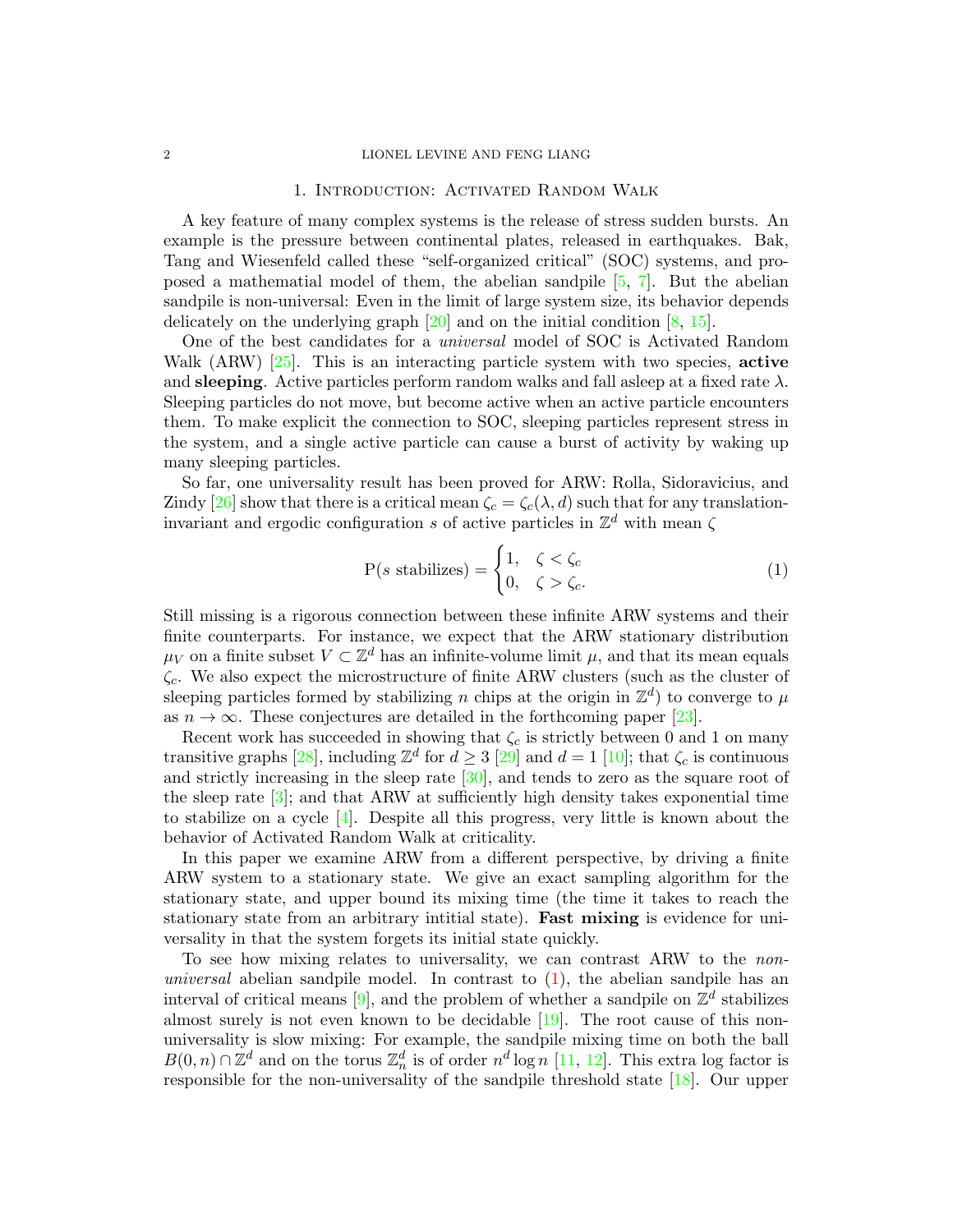bounds (Corollaries [5](#page-11-1) and [6\)](#page-11-2), show that the extra log factor is not present for ARW, providing further evidence for universality.

<span id="page-2-0"></span>1.1. The ARW process. Let  $P$  be the transition matrix of a discrete time Markov chain on a finite state space  $V \cup \{z\}$ . Here z is an absorbing state  $(P(z, z) = 1)$  called the "sink". Assume that every  $v_0 \in V$  can access the sink, in that there exists a path  $v_0, v_1, \ldots, v_k = z$  such that  $P(v_{i-1}, v_i) > 0$  for all  $i = 1, \ldots, k$ .

Given P and a vector  $\lambda = (\lambda_v)_{v \in V}$  with each  $\lambda_v \in [0, \infty]$ , we define the **ARW process** for integer  $t \geq 0$  by

$$
\sigma_t = \mathbf{S}[\sigma_{t-1} + \delta_{u_t}].\tag{2}
$$

In words, the state  $\sigma_t$  at each discrete time step is obtained from the previous state  $\sigma_{t-1}$  by adding a single active particle at  $u_t$  and then stabilizing. Here

- $\sigma_t$  takes values in the hypercube  $\{0, s\}^V$ . The symbol s stands for "sleeping" and will be explained below.
- $u_1, u_2, \ldots \in V$  is a (possibly random) sequence of vertices.
- $\delta_v(w) = 1$  if  $w = v$  and 0 otherwise;
- S is the stabilization operator for activated random walk with sleep rate  $\lambda$  and base chain P, which we now define.

Following [\[24\]](#page-19-16), consider the total ordering on  $\mathbb{N} \cup \{s\}$ 

$$
0<\mathbf{s}<1<2<\ldots.
$$

Extend addition to a commutative operation on  $\mathbb{N} \cup \{s\}$  by declaring

$$
0+{\tt s}={\tt s}
$$

and

$$
n + \mathbf{s} = n + 1
$$

for all  $n \neq 0$ . In particular,  $s + s = s + 1 = 1 + s = 2$ . Note that if  $\sigma$  takes values in  $\{0, s\}$ , then  $\sigma + \delta_v$  takes values in  $\{0, s, 1, 2\}$ .

An ARW configuration is a map

$$
\sigma: V \to \mathbb{N} \cup \{\mathbf{s}\}.
$$

If  $\sigma(v) = n \geq 1$  then we say there are n active particles at v; if  $\sigma(v) = s$  then we say there is one sleeping particle at v; and if  $\sigma(v) = 0$  then we say there are no particles at v.

A configuration taking values in  $\{0, s\}$  is called a **sleeping configuration**. The stabilization operator S takes an arbitrary configuration  $\sigma$  as input, and outputs a sleeping configuration. If  $\sigma$  takes values in  $\{0, s\}$ , then we define  $S[\sigma] = \sigma$ . Otherwise, we obtain  $S[\sigma]$  by a sequence of firings  $F_v$  of vertices with at least one active particle. Firing vertex  $v$  is defined in two cases, depending whether there are at least two active particles  $(\sigma(v) \geq 2)$  or only one  $(\sigma(v) = 1)$ .

• Suppose  $\sigma(v) \geq 2$ . To fire v, move one particle from v to a random vertex drawn from  $P(v, \cdot)$ . Formally,

 $F_v[\sigma] = \sigma - \delta_v + \delta_w$  with probability  $P(v, w)$  for each  $w \in V \cup \{z\}.$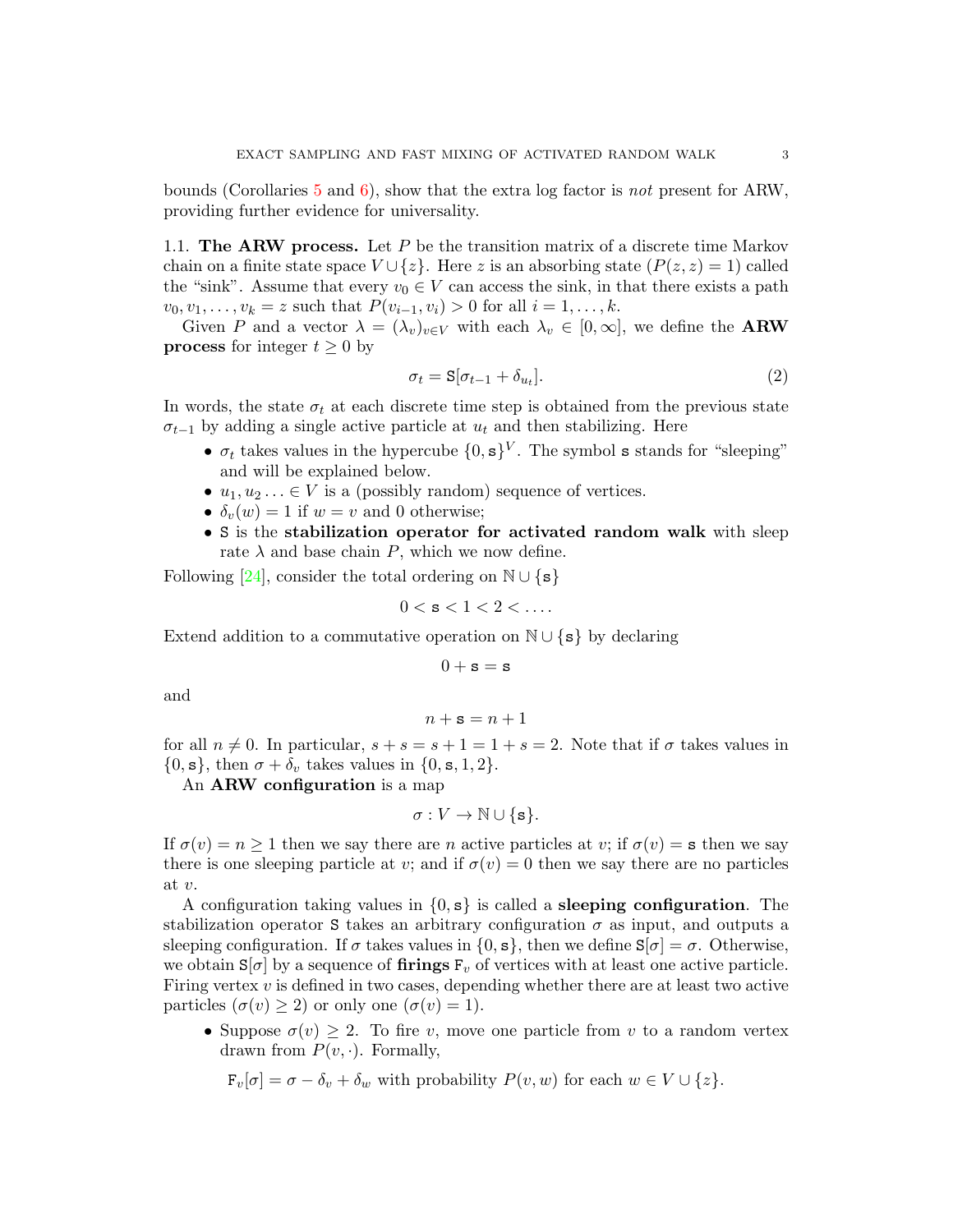• Suppose  $\sigma(v) = 1$ . To fire v, put the particle at v to sleep with probability

$$
q_v := \frac{\lambda_v}{1 + \lambda_v}.
$$

Otherwise move the particle from v to a random neighbor drawn from  $P(v, \cdot)$ . Formally,

$$
\mathbf{F}_v[\sigma] = \begin{cases} \sigma - \delta_v + \mathbf{s}\delta_v & \text{with probability } q_v \\ \sigma - \delta_v + \delta_w & \text{with probability } (1 - q_v)P(v, w) \end{cases}
$$

for each  $w \in V$ .

The domain of  $\sigma$  is V, not  $V \cup \{z\}$ ; so in the case  $w = z$  the term  $\delta_z$  is zero. This case represents a particle falling into the sink, where it is removed from the system. We make three remarks:

1. Any ARW configuration  $\sigma$  reaches a sleeping configuration after some (random, but almost surely finite) number of firings of active vertices.

This follows from our assumption in the very beginning, that V is finite and every vertex can access the sink: If any particle is still active, then try to move it along a path to the sink. If it falls asleep or strays from the chosen path, then pick another active particle and try again. There is a positive number  $\epsilon$  such that each such trial has probability at least  $\epsilon$  of depositing a particle in the sink. Since the number of particles is finite and cannot increase, we reach a sleeping configuration after a finite number of firings.

- 2. We define the **stabilization**  $S[\sigma]$  as the final, sleeping configuration of particles. A crucial fact is that the stabilization does not depend on the order of firings. This **abelian property**, which is proved for ARW in  $[25]$ , also holds for a more general class of particle systems, the abelian networks [\[6\]](#page-19-17).
- 3. The case  $\lambda_v = \infty$  for all v is of special interest. It is called internal DLA (IDLA). Note that in this case  $q_v = 1$ , so that each site v "absorbs" the first particle it receives. So this process has a simple description: Each active particle moves according to the Markov chain  $P$ , until reaching an unoccupied site or the sink, where it remains forever. A fundamental quantity associated to IDLA is the time when V becomes full:

$$
T_{\text{full}} = \min\{t : \sigma_t(v) > 0 \text{ for all } v \in V\}.
$$

<span id="page-3-0"></span>1.2. Plan of the paper. Our main goal is to upper bound the mixing time of the ARW process. We will first give a method for exact sampling from its stationary distribution (Theorem [1\)](#page-7-1) and then show that the time  $T_{\text{full}}$  for IDLA to fill V is a strong stationary time for the ARW process (Theorem [2\)](#page-9-1). To upper bound the mixing time, it therefore suffices to upper bound  $T_{\text{full}}$ . Despite the exponential size of its state space  $\{0, s\}^V$ , we will prove that the mixing time of the ARW process is not much larger than  $\#V$  (Theorem [3\)](#page-10-1).

These three theorems are proved in Section [2](#page-6-1) for a general base chain P. Then in Section [3,](#page-11-0) we examine the case that  $P$  is simple random walk on a Euclidean ball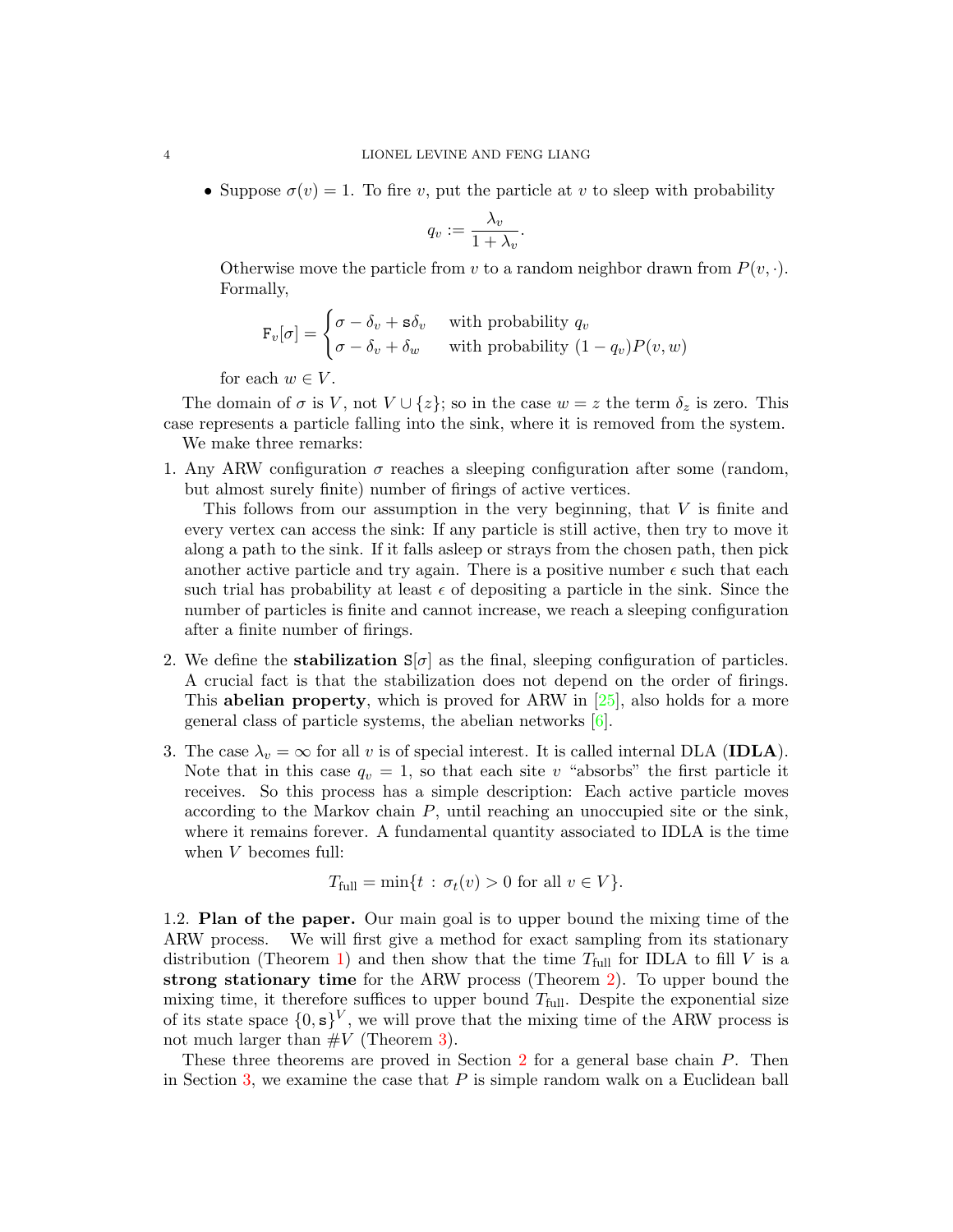intersected with the d-dimensional integer lattice  $\mathbb{Z}^d$ , with sink at the boundary of the ball. We prove that with high probability

$$
T_{\text{full}} \leq \#V + (\#V)^{\alpha}
$$

for some  $\alpha < 1$  (Theorem [4\)](#page-11-3).

After a brief discussion of lower bounds, we conclude with two conjectures in Section [4.](#page-18-0)

<span id="page-4-0"></span>1.3. Instructions; Resampling; Abelian Property. The purpose of this section is to spell out the meaning of the phrase "order of firings" in the abelian property, so that we can give careful proofs of our main results.

Quench the randomness of ARW into a collection of **instructions**  $(\rho_{n,v})_{n\in\mathbb{N}, v\in V}$ . The instruction  $\rho_{n,v}$  dictates what will happen the *n*th time *v* is fired: a particle at v either tries to fall asleep with probability  $\lambda_v/(1 + \lambda_v)$ , or it steps to w with probability  $P(v, w)/(1+\lambda_v)$ . We assume that each sequence  $(\rho_{n,v})_{n\in\mathbb{N}}$  is independent and identically distributed (i.i.d.), and that all  $\rho_{n,v}$  are independent.

Fix an ARW configuration  $\sigma$ , and let  $(v) = (v_1, v_2, \ldots, v_m)$  be a sequence of vertices to be fired in order. We say that  $(v)$  is a **legal execution** for  $\sigma$  if  $\mathrm{F}_{v_{k-1}}\ldots\mathrm{F}_{v_1}[\sigma](v_k) \geq$ 1 for all  $k = 1, \ldots, m$ . A legal execution is called **complete** for  $\sigma$  if  $\mathbf{F}_{v_m} \cdots \mathbf{F}_{v_1}[\sigma]$  is a sleeping configuration. The **odometer** of an execution  $(v)$  is the function

$$
f(w) = \#\{1 \le k \le m : v_k = w\},\
$$

which counts how many times each vertex  $w$  is fired. If  $(v)$  is any legal execution for  $\sigma$  and  $(v')$  is any complete execution for  $\sigma$ , then the odometer of  $(v)$  is less than or equal to the odometer of  $(v')$  (see [\[25\]](#page-19-6) or [\[6,](#page-19-17) Lemma 3.4]). This inequality holds pointwise, both in  $V$  and in the quenched instructions. In particular, any two legal complete executions for  $\sigma$  have the same odometer. Therefore they use the same subset of the quenched instructions, so they result in the same sleeping configuration  $S[\sigma]$ . Occasionally we will write this as  $S_{\rho}[\sigma]$  to make explicit the dependence on the instructions  $\rho$ .

Implicit in the definition of the ARW process is that new independent instructions are used to stabilize at each time step. But if we wish to use the previous paragraph, then the randomness for the entire chain should be expressed in terms of a *single* collection of instructions  $\rho = (\rho_{v,j})_{v \in V, j \in \mathbb{N}}$ . Our first order of business is to check that doing so does not change the distribution of  $(\sigma_t)_{t \in \mathbb{N}}$ . For this purpose we will use a lemma from [\[22\]](#page-19-18).

For  $f: V \to \mathbb{N}$ , write  $\mathcal{F}_f$  for the  $\sigma$ -field generated by the instructions  $\rho_f :=$  $(\rho_{v,n})_{v \in V,n \leq f(v)}$  (the "past"), and write  $\rho^f := (\rho_{v,k+1+f(v)})_{v \in V,k \in \mathbb{N}}$  (the "future").

<span id="page-4-1"></span>Lemma 1. (Strong Markov Property For Quenched Instructions, [\[22,](#page-19-18) Proposition 4) Let  $F: V \to \mathbb{N}$  be a random function satisfying  $\{F = f\} \in \mathcal{F}_f$  for all  $f: V \to \mathbb{N}$ . Then  $\rho^F$  has the same distribution as  $\rho$ , and  $\rho^F$  is independent of  $\rho_F$ .

Now using a single collection of instructions  $\rho$ , let  $F_t(v)$  be the number of instructions used at v during the first t time steps of the ARW process, let  $\rho_t = \rho_{F_t}$  and let  $\rho^t = \rho^{F_t}$ ; formally, for each  $t \geq 1$  we define these inductively by

<span id="page-4-2"></span>
$$
\sigma_t := \mathbf{S}_{\rho^{t-1}}[\sigma_{t-1} + \delta_{u_t}] \tag{3}
$$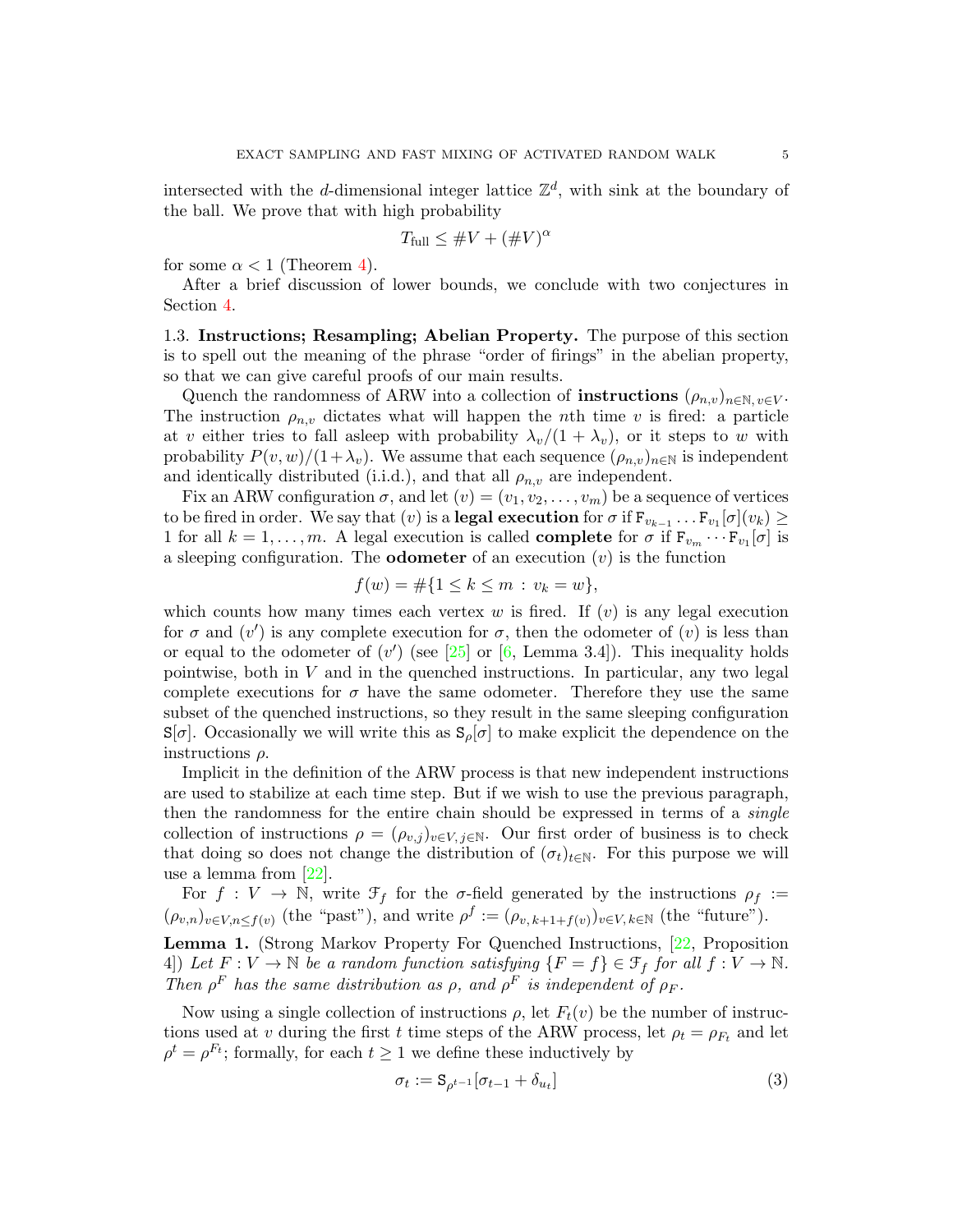and  $F_t := F_{t-1} + G_t$ , where  $G_t$  is the odometer for stabilizing the right side.

<span id="page-5-0"></span>Lemma 2. (Resampling Future Instructions) Assume the driving sequence u is independent of the instructions ρ.

Let  $\tilde{\rho}_1, \tilde{\rho}_2, \ldots$  be independent families of instructions with the same distribution as p, and independent of u. Then  $(u_t, F_t, \sigma_t)_{t \in \mathbb{N}}$  has the same distribution as  $(u_t, F_t, \widetilde{\sigma}_t)_{t \in \mathbb{N}}$ ,<br>where where

$$
\widetilde{\sigma}_t = \mathbf{S}_{\widetilde{\rho}_t}[\widetilde{\sigma}_{t-1} + \delta_{u_t}]
$$

and  $F_t - F_{t-1}$  is the odometer for stabilizing the right side.

*Proof.* Fix functions  $f_1 \leq \cdots \leq f_t$  and ARW configurations  $\tau_1, \ldots, \tau_t$ . Let  $A_t$  and  $\widetilde{A}_t$  be the events  $\{F_s = f_s, \sigma_s = \tau_s, s = 1, \ldots, t\}$  and  $\{\widetilde{F}_s = f_s, \widetilde{\sigma}_s = \tau_s, s = 1, \ldots, t\}$ respectively.

Write  $P_u$  for the law of u, and P for the law of  $(\rho, \tilde{\rho}_1, \tilde{\rho}_2, \ldots)$ . For any fixed driving sequence  $u_1, \ldots, u_t$ , writing  $\xi_s = \tau_{s-1} + \delta_{u_s}$  we have

$$
P(A_t) = \prod_{s=1}^{t} P(A_s | A_{s-1}) = \prod_{s=1}^{t} P(S_{\rho^{s-1}}[\xi_s] = \tau_s, F_s = f_s | A_{s-1})
$$
  
= 
$$
\prod_{s=1}^{t} P(S_{\rho^{s-1}}[\xi_s] = \tau_s, F_s = f_s)
$$
  
= 
$$
\prod_{s=1}^{t} P(S_{\widetilde{\rho}_s}[\xi_s] = \tau_s, \widetilde{F}_s = f_s)
$$
  
= 
$$
\prod_{s=1}^{t} P(S_{\widetilde{\rho}_s}[\xi_s] = \tau_s, \widetilde{F}_s = f_s | \widetilde{A}_{s-1})
$$
  
= 
$$
\prod_{s=1}^{t} P(\widetilde{A}_s | \widetilde{A}_{s-1}) = P(\widetilde{A}_t).
$$

In the second line we have used that the event  $A_{s-1}$  depends only on the past  $\rho_{s-1}$ , which is independent of the future  $\rho^{s-1}$  by Lemma [1.](#page-4-1) In the third line we have used that  $\rho^{s-1}$  has the same distribution as  $\tilde{\rho}_s$ , again by Lemma [1.](#page-4-1) In the fourth line we<br>have used that  $\tilde{\lambda}$  depends only on the instructions  $\tilde{\lambda}$  for  $r \leq s-1$  which are have used that  $A_{s-1}$  depends only on the instructions  $\tilde{\rho}_r$  for  $r \leq s-1$ , which are independent of  $\tilde{\rho}_s$  by hypothesis.

Now let  $B = \{u_1 = v_1, \ldots, u_t = v_t\}$ . Since u is assumed independent of  $\rho$  and  $\tilde{\rho}$ , the proof is finished by multiplying by  $1_B$ , taking P<sub>u</sub> of both sides, and applying Fubini's theorem:

$$
\mathbb{P}(A_t \cap B) = \mathcal{P}_u(\mathcal{P}(A_t)1_B) = \mathcal{P}_u(\mathcal{P}(\widetilde{A}_t)1_B) = \mathbb{P}(\widetilde{A}_t \cap B).
$$

The sequence  $u = (u_t)_{t\geq 1}$  is called the **driving sequence**. As a consequence of Lemma [2,](#page-5-0) if u is an i.i.d. sequence then the ARW process  $(3)$  is a time-homogeneous Markov chain. For general  $u$ , the ARW process is not a Markov chain, but we will see that some techniques from the theory of Markov chains, such as the use of a strong stationary time to bound the mixing time, can still be applied. The reason we are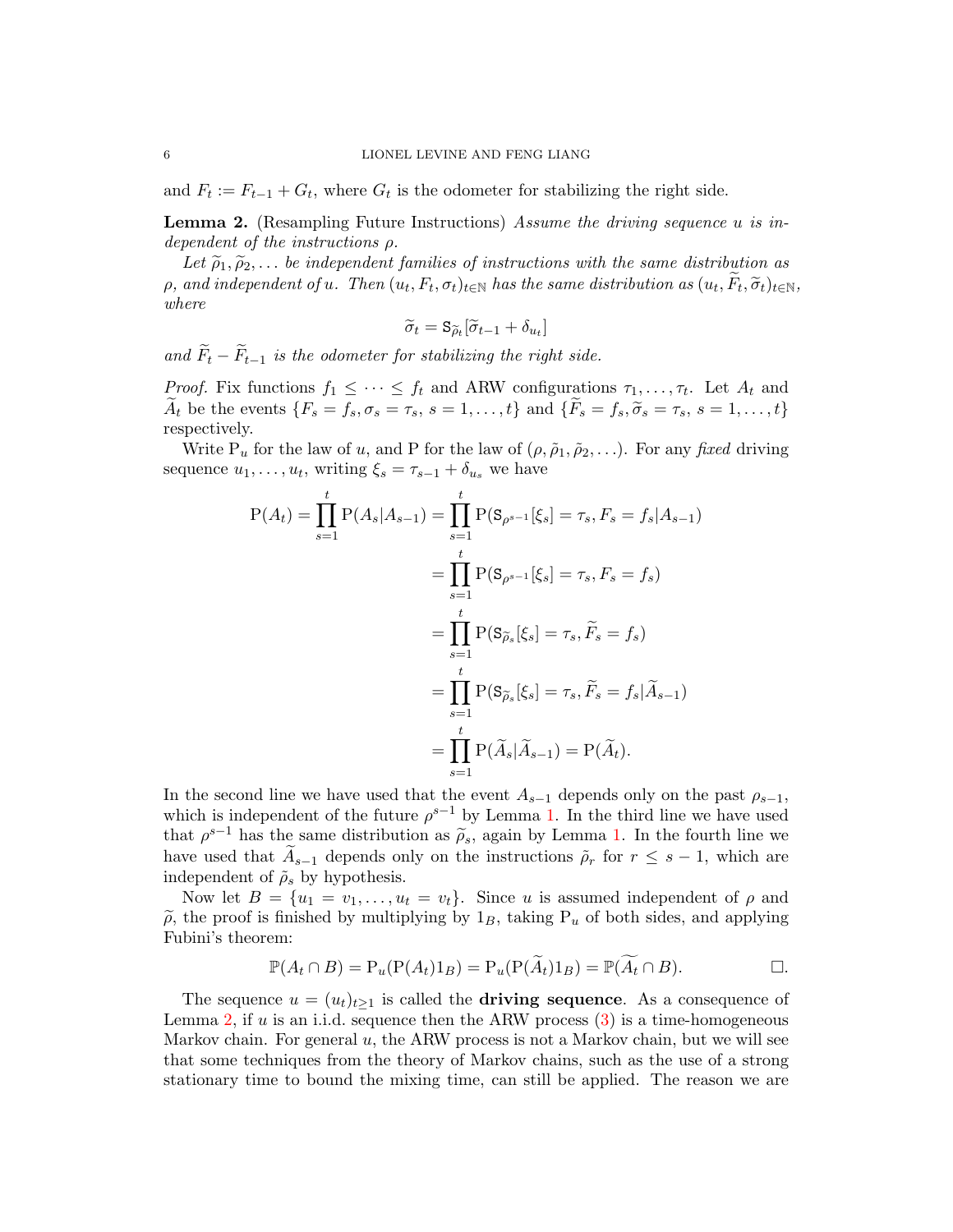interested in general driving is for future applications when  $V$  is a subset of a larger system  $V'$ , and the driving comes from particles entering  $V$  as a result of stabilizing  $V'\backslash V.$ 

In what follows we write  $S^F := S_{\rho^F}$ .

<span id="page-6-6"></span>**Lemma 3.** (Abelian Property) Let  $\phi_1, \phi_2$  be ARW configurations, and let F be the odometer for stabilizing  $\phi_1$ . Then

<span id="page-6-4"></span>
$$
S[\phi_1 + \phi_2] = S^F[S[\phi_1] + \phi_2].
$$
\n(4)

*Proof.* Let  $(v)$  be a legal complete execution for  $\phi_1$  with instructions  $\rho$ , and let  $(w)$  be a legal complete execution for  $S[\phi_1]+\phi_2$  with instructions  $\rho^F$ . Then the concatenaion  $(v, w)$  is a legal complete execution for  $\phi_1 + \phi_2$  with instructions  $\rho$ .

Our main use of the abelian property will be to stabilize the driving particles all at once, instead of one at a time:

$$
\sigma_t = \mathbf{S}[\sigma_0 + \phi_t]
$$

<span id="page-6-2"></span>where

$$
\phi_t = \delta_{u_1} + \ldots + \delta_{u_t}.\tag{5}
$$

This will allow us to couple the ARW and IDLA processes.

<span id="page-6-0"></span>1.4. Coupling ARW and IDLA. Recall that ARW with infinite sleep rate is called IDLA. We write  $S_{\infty}$  for IDLA stabilization without allowing any particles to fall asleep. In other words, to perform  $S_{\infty}$ , we let each active particle perform P-walk until reaching an unoccupied site or the sink z. In particular, if  $\phi$  is an all active configuration, then  $S_{\infty}[\phi]$  is all active.

<span id="page-6-3"></span>Every legal IDLA execution is also legal for ARW. One way to stabilize an ARW configuration is therefore to perform IDLA first, and then complete the ARW stabilization:

$$
\mathbf{S}[\phi] = \mathbf{S}^G[\mathbf{S}_{\infty}[\phi]]\tag{6}
$$

where G is the odometer for IDLA. In particular, with  $\phi_t$  given by [\(5\)](#page-6-2), we have a coupling between the IDLA process

$$
\eta_t = \mathbf{S}_{\infty}[\sigma_0 + \phi_t]
$$

and the ARW process

<span id="page-6-5"></span>
$$
\sigma_t = \mathbf{S}[\sigma_0 + \phi_t] = \mathbf{S}^{G_t}[\eta_t]
$$
\n<sup>(7)</sup>

where  $G_t$  is the odometer for IDLA-stabilizing  $\sigma_0 + \phi_t$ .

This coupling was used by Shellef [\[27\]](#page-20-4) to prove nonfixation of certain infinite ARW systems. We will use it to bound the mixing time of the ARW process.

### 2. Main Results

<span id="page-6-1"></span>Now we are ready to prove our exact sampling theorem for the ARW process  $\sigma_t = \mathbf{S}[\sigma_{t-1} + \delta_{u_t}]$  with driving sequence  $u = (u_t)_{t \in \mathbb{N}}$ . We make no assumption that  $u$  is i.i.d. or even Markovian, but we will always assume that  $u$  is independent of the quenched instructions.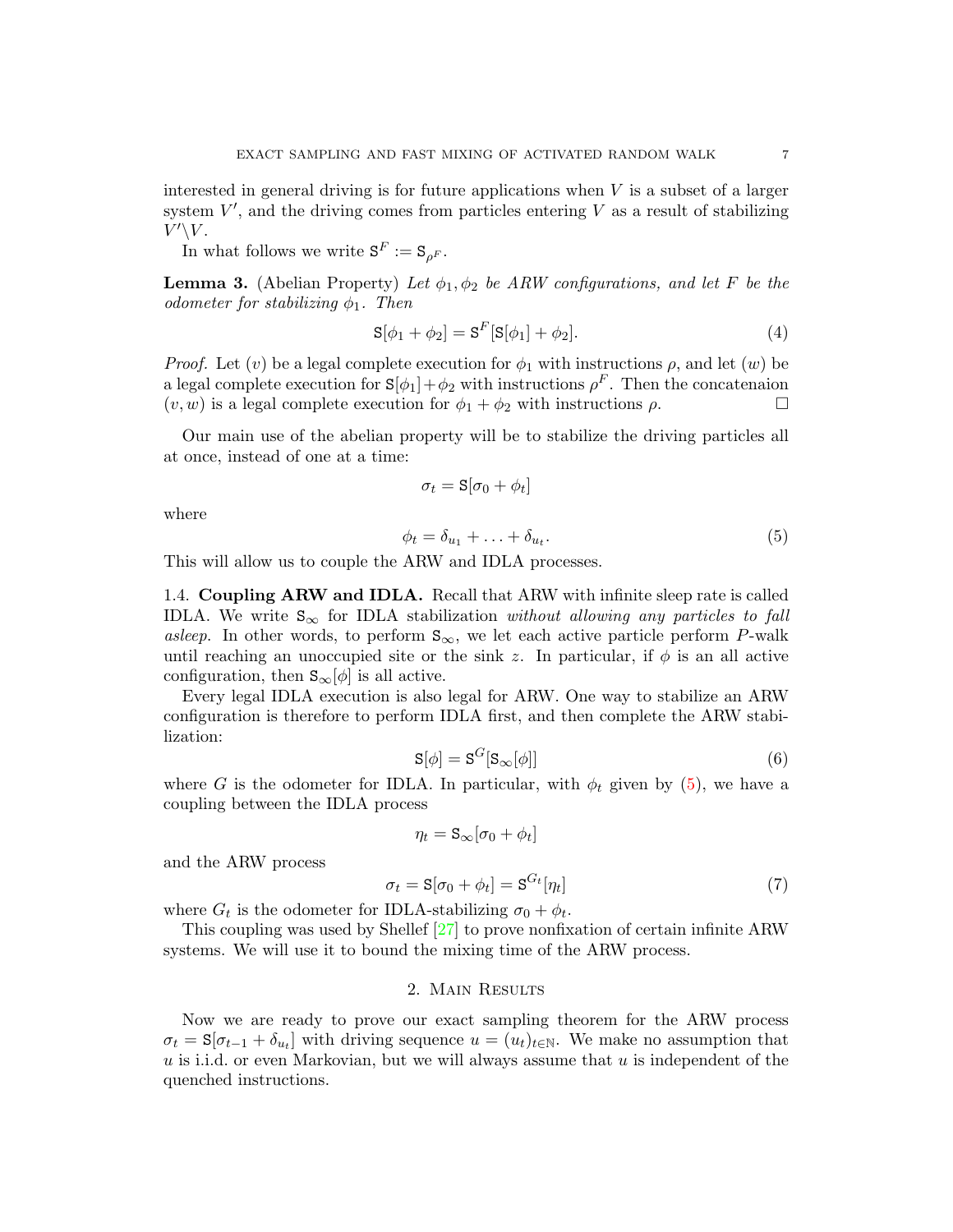<span id="page-7-0"></span>2.1. **Exact sampling.** Write  $\bar{S} := S_{\bar{\rho}}$ , where  $\bar{\rho}$  is an independent copy of the instructions  $\rho$ .

<span id="page-7-1"></span>**Theorem 1.** (Exact sampling from the ARW stationary distribution) Let  $\sigma_0 = \bar{S}[1_V]$ . Then for any driving sequence u and all  $t \geq 1$ ,

$$
\sigma_t \stackrel{d}{=} \sigma_0.
$$

*Proof.* For any ARW configuration  $\phi$ , consider stabilizing  $1_V + \phi$  in two ways: If we first move the extra particles  $\phi$ , then they cannot fall asleep (as every  $v \in V$  contains an active particle) so they all perform  $P$ -walk until reaching the sink. We can then stabilize  $1_V$ . The second way is to stabilize  $1_V$ , then add the extra particles  $\phi$ , and stabilize again. Using  $(6)$  and  $(4)$ ,

<span id="page-7-2"></span>
$$
\overline{\mathbf{S}}^{G}[1_V] = \overline{\mathbf{S}}[1_V + \phi] = \overline{\mathbf{S}}^{H}[\overline{\mathbf{S}}[1_V] + \phi].\tag{8}
$$

.

where G is the odometer for IDLA-stabilizing  $1_V + \phi$  to  $1_V$ , and H is the odometer for ARW-stabilizing  $1_V$ . These equalities hold pointwise in  $\bar{\rho}$ .

Now take  $\phi = \phi_t = \delta_{u_1} + \ldots + \delta_{u_t}$ . By the Strong Markov Property, in equation [\(8\)](#page-7-2) the left side  $\stackrel{d}{=} \sigma_0$ , and the right side  $\stackrel{d}{=} S[\sigma_0 + \phi_t] = \sigma_t$ .

Theorem [1](#page-7-1) identifies a stationary distribution for the ARW process. Next we give a sufficient condition for the stationary distribution to be unique. For  $A \subset V$  we say that A can **access** all of V if for every  $v \in V$  there exist  $a \in A$  and  $j \in \mathbb{N}$  such that  $P^j(a, v) > 0$ . We say that the driving sequence  $u = (u_t)_{t \in \mathbb{N}}$  is **thorough** if the set

$$
A := \{ a \in V : \mathbb{P}(u_t = a \text{ infinitely often}) = 1 \}
$$

can access all of  $V$ . In particular, if the base chain  $P$  is irreducible, then any nonempty set can access all of  $V$ , so any driving sequence is thorough.

<span id="page-7-3"></span>**Lemma 4.** Let  $\eta_t = S_{\infty}[\phi_t]$  be the IDLA-stabilization of  $\phi_t = \delta_{u_1} + \ldots + \delta_{u_t}$ . If u is thorough, then  $\mathbb{P}(\eta_t = 1_V \text{ eventually}) = 1$ .

Proof. Let  $A_t = \{v \in V : \eta_t(v) = 1\}$ . If  $A_t = V$ , then  $A_s = V$  for all  $s \geq t$ . Otherwise, since  $u$  is thorough, it happens infinitely often that  $P$ -walk started at  $u_{t+1}$  and stopped on exiting  $A_t$  has a positive probability to exit in  $V \setminus A_t$ , in which case  $A_{t+1}$  is strictly larger than  $A_t$ . Hence  $\mathbb{P}(A_t = V \text{ eventually}) = 1$ .

Let

$$
\mathcal{R} := \left\{ \sigma \in \{0, s\}^V \middle| \begin{array}{c} \sigma(v) = 0 \text{ for all } v \text{ such that } \lambda_v = 0, \text{ and} \\ \sigma(w) = \mathbf{s} \text{ for all } w \text{ such that } \lambda_w = \infty \end{array} \right\}
$$

<span id="page-7-4"></span>Lemma 5. (Recurrent ARW Configurations) If the driving sequence is thorough, then

- An ARW configuration  $\sigma$  is recurrent if and only if  $\sigma \in \mathcal{R}$ ; and
- R is the unique communicating class of recurrent configurations.

*Proof.* We first check that if  $\sigma_0 \in \mathcal{R}$ , then  $\sigma_t \in \mathcal{R}$  for all t. For each vertex v with  $\lambda_v = 0$ , since  $\sigma_0(v) = 0$  and no particle will ever fall asleep at v, we have  $\sigma_t(v) = 0$ for all t. For each vertex v with  $\lambda_v = \infty$ , since  $\sigma_0(v) = \mathbf{s}$  and the last particle left at v will always fall asleep there, we have  $\sigma_t(v) = \mathbf{s}$  for all t.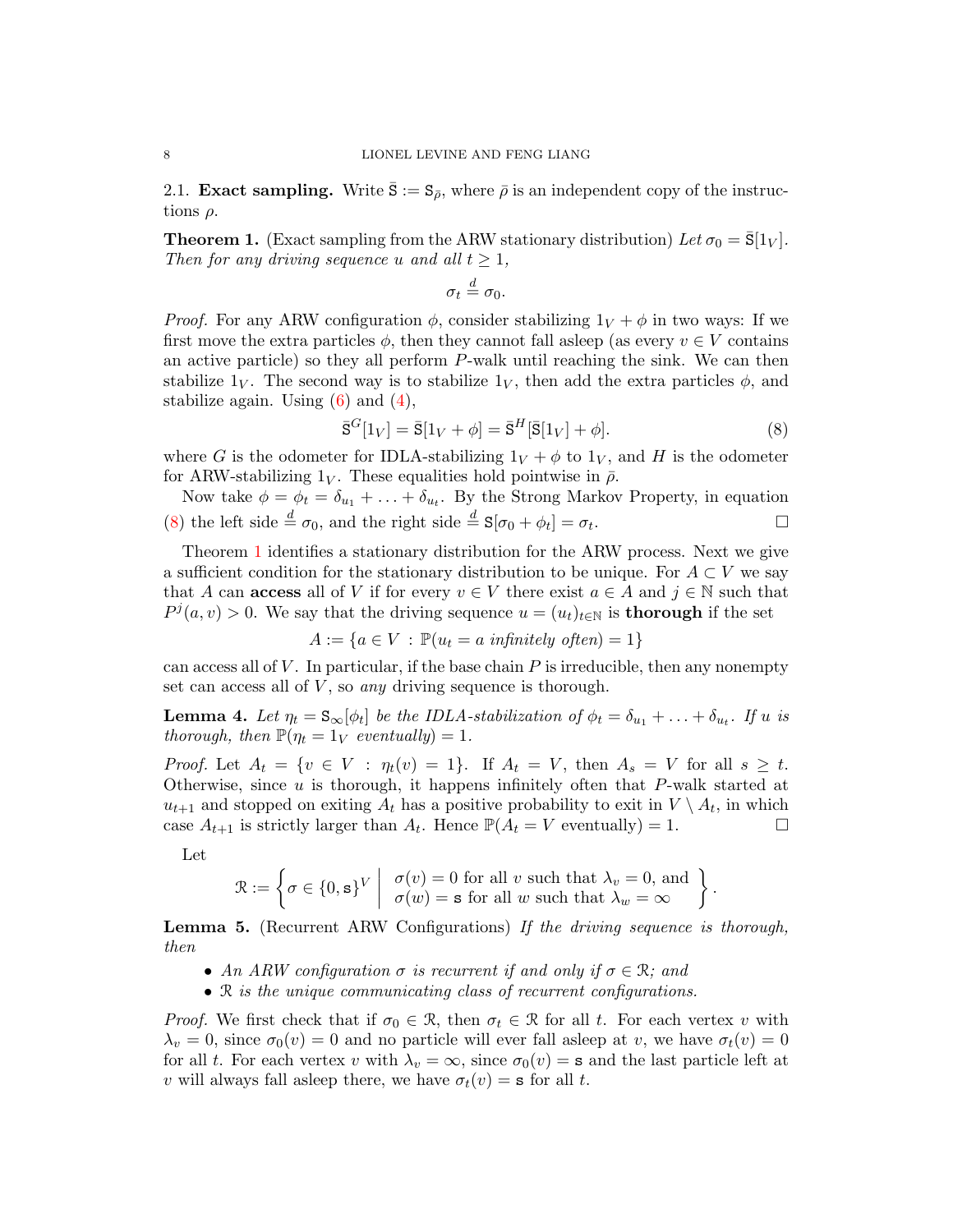To finish the proof, we now show that if the driving sequence is thorough, then every ARW configuration  $\sigma_0$  can access every  $\tau \in \mathcal{R}$ .

By Lemma [4](#page-7-3) there exists T such that  $\eta_T = 1_V$ , so  $\sigma_0 + \phi_T$  has a legal IDLA execution to  $1_V$ . Now starting from  $1_V$ , for each site v such that  $\tau(v) = 0$ , let the particle at  $v$  perform  $P$ -walk to the sink. Each of these walks has positive probability to reach the sink before the particle falls asleep (here we use that  $\tau(v) = s$  for all v such that  $\lambda_v = \infty$ , so all such v are already occupied). Then let all remaining particles fall asleep immediately. This last step succeeds with probability  $\prod_{n=1}^{\infty} \frac{\lambda_v}{1+\lambda_v}$ , where the product is over all v such that  $\tau(v) = s$  (here we use that  $\tau(v) = 0$  for all v such that  $\lambda_v = 0$ , so the product is  $> 0$ ). If any step fails, then repeat the whole procedure from the beginning.

In the case of i.i.d. driving, the ARW process is a Markov chain, so uniqueness of the stationary distribution follows immediately from Lemma [5.](#page-7-4) The next lemma shows uniqueness for more general driving. We write P for the law of the instructions,  $P_u$  for the law of the driving sequence, and  $\mathbb{P} = P_u \times P$  for their joint law.

**Lemma 6.** If the driving sequence u is thorough, then the ARW process has a unique stationary distribution, and the stationary distribution does not depend on u.

*Proof.* By Theorem [1](#page-7-1) the configuration  $\bar{S}[1_V]$  is stationary and does not depend on u.

To show uniqueness, let  $\mu$  be any stationary distribution, and let  $\sigma_0 \sim \mu$ . By stationarity of  $\mu$ , and the coupling [\(7\)](#page-6-5), we have for all t and all ARW configurations ξ

$$
\mu(\xi) = \mathbb{P}(\sigma_t = \xi) = \mathbb{P}(\mathbf{S}^{G_t}[\eta_t] = \xi).
$$

Now for a fixed driving sequence  $u$ , by the Strong Markov Property, the future instructions  $\rho^{G_t}$  have the same distribution as  $\bar{\rho}$ . Since  $\eta_t$  depends only on the past instructions  $\rho_{G_t}$ , we have (pointwise in u)

$$
P(S^{G_t}[\eta_t] = \xi) = P(\bar{S}[\eta_t] = \xi)
$$
  
\n
$$
\ge P(\bar{S}[1_V] = \xi, \eta_t = 1_V)
$$
  
\n
$$
= \pi(\xi)P(\eta_t = 1_V)
$$

where  $\pi$  is the distribution of  $\bar{S}[1_V]$ . Taking  $P_u$  of both sides,

$$
\mu(\xi) \ge \pi(\xi) \mathbb{P}(\eta_t = 1_V).
$$

By Lemma [4](#page-7-3) the right side converges to  $\pi(\xi)$  as  $t \to \infty$ . Since both  $\mu$  and  $\pi$  sum to 1 we conclude that  $\mu = \pi$ .

In the case the stationary distribution of the ARW process is unique, we denote it by  $\pi = \pi_{\lambda,P}$ . We make a few remarks.

([1](#page-7-1)) Theorem 1 gives a reasonably fast **sampling algorithm** for  $\pi_{\lambda,P}$ : The time to stabilize  $S_{\lambda,P}[1_V]$  is upper bounded by the time to stabilize  $S_{0,P}[1_V]$ , which is simply the time for all particles to reach the sink z. Writing  $T_{vz}$  for the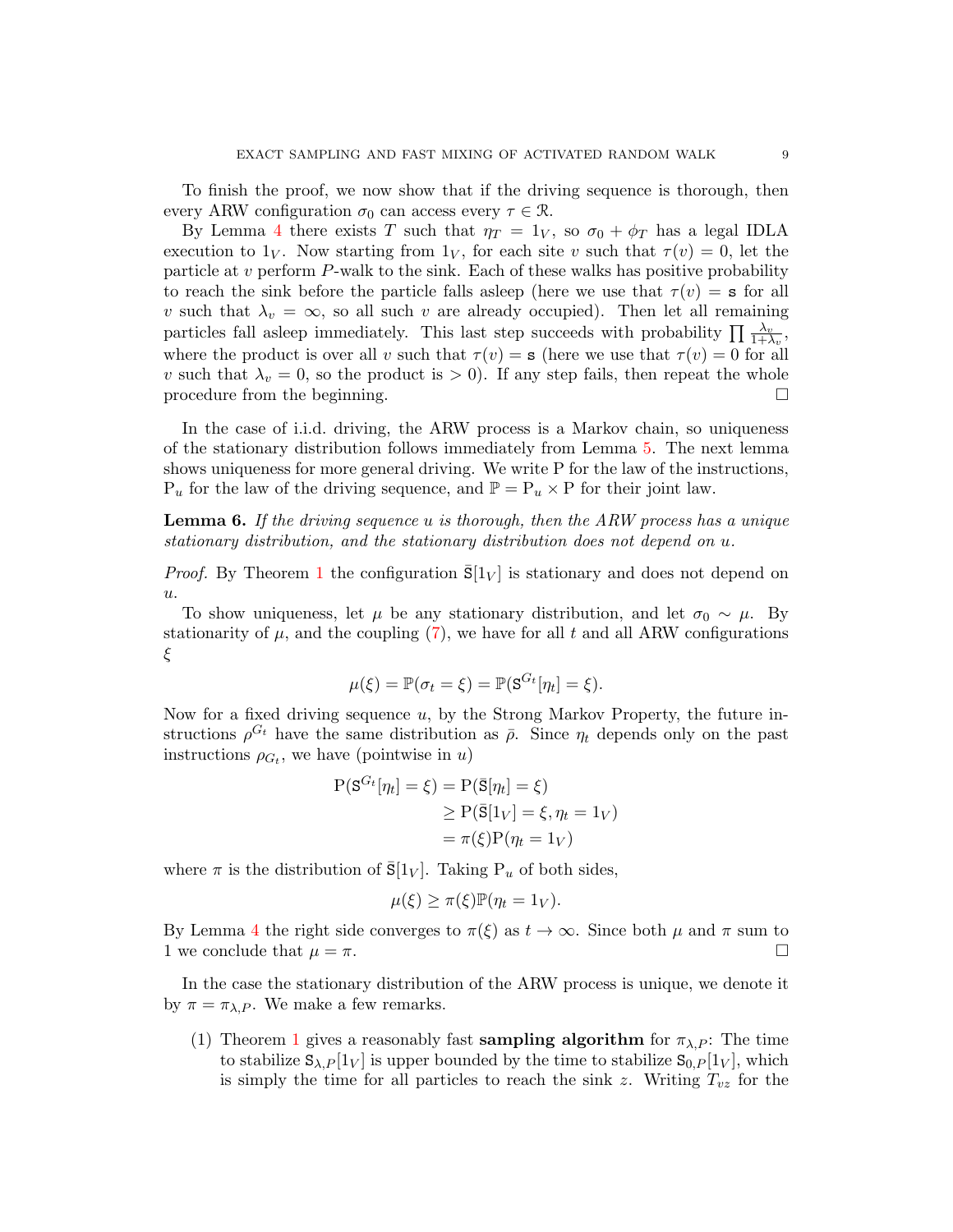time for a P-walker started at v to hit z, the time to generate a sample from  $\pi_{\lambda,P}$  is therefore at most the sum of hitting times

$$
\sum_{v\in V}T_{vz}.
$$

- (2) The case when the driving sequence is constant,  $u_t = v$  for all  $t \in \mathbb{N}$ , is already interesting. The ARW process  $(\sigma_t)_{t \in \mathbb{N}}$  depends on the choice of v, but its stationary distribution does not. One way to see this directly is to define an operator  $A_v$  that adds one chip at v and then stabilizes. This  $A_v$ is a stochastic matrix of size  $2^{\#V}$ . Then  $A_v A_w = A_w A_v$  by Lemma [3.](#page-6-6) The stationary distribution  $\pi$  is a left eigenvector of both  $A_v$  and  $A_w$ .
- (3) Despite the fast sampling algorithm, many properties of the stationary distribution  $\pi_{\lambda,P}$  remain mysterious. For example, in the special case that P is simple random walk on a path  $\{0, 1, \ldots, L\}$  with sink  $z = L$ , experiments indicate that  $\pi_{\lambda,P}$  is **hyperuniform** in that the variance of the number of sleeping particles grows sublinearly with  $L$ . A number of other conjectures about  $\pi_{\lambda,P}$  will be discussed in the forthcoming paper [\[23\]](#page-19-7).

<span id="page-9-0"></span>2.2. Strong stationary time. Our next goal is to show that the time  $T_{\text{full}}$  for IDLA to fill  $V$  is a strong stationary time for the ARW process. In words, the ARW process is exactly stationary at time  $T_{\text{full}}$  and all later times.

<span id="page-9-1"></span>**Theorem 2.** (Strong stationary time) Let  $\mathbb{P} = \mathbb{P}_{\sigma_0, u, \lambda, P}$  be the law of the ARW process  $(\sigma_t)_{t\in\mathbb{N}}$  with initial state  $\sigma_0$ , thorough driving sequence  $u = (u_t)_{t\in\mathbb{N}}$ , sleep rate vector  $\lambda$ , and base chain P on state space V. For all ARW configurations  $\sigma_0, \xi \in$  $\{0, s\}^V$ , and all  $t \in \mathbb{N}$ , we have

<span id="page-9-2"></span>
$$
\mathbb{P}(\sigma_t = \xi \,|\, T_{\text{full}} \le t) = \pi(\xi) \tag{9}
$$

where  $\pi = \pi_{\lambda,P}$  is the unique stationary distribution of the ARW process.

*Proof.* We will use the coupling [\(7\)](#page-6-5) between the IDLA process  $\eta_t$  and the ARW process  $\sigma_t = \mathbf{S}^{G_t}[\eta_t]$ . For each fixed driving sequence u, the event

$$
\{T_{\text{full}} \le t\} = \{\eta_t = 1_V\}
$$

depends only on the past instructions  $\rho_{G_t}$ , which are independent of the future instructions  $\rho^{G_t}$  by the Strong Markov Property. So we have (pointwise in u)

$$
P(\sigma_t = \xi, T_{\text{full}} \le t) = P(S^{G_t}[1_V] = \xi, T_{\text{full}} \le t)
$$
  
= 
$$
P(S^{G_t}[1_V] = \xi)P(T_{\text{full}} \le t).
$$

Note that  $G_t$  depends on u, but the future instructions  $\rho^{G_t}$  can be replaced with new independent instructions  $\bar{\rho}$  by the Strong Markov Property, so  $P(S^{G_t}[1_V] = \xi)$  $P(\bar{S}[1_V] = \xi)$  does not depend on u, and equals  $\pi(\xi)$  by Theorem [1.](#page-7-1) So

$$
P(\sigma_t = \xi, T_{\text{full}} \le t) = \pi(\xi) P(T_{\text{full}} \le t).
$$

Recalling  $\mathbb{P} = P_u \times \mathbb{P}$ , we obtain [\(9\)](#page-9-2) by taking  $P_u$  of both sides.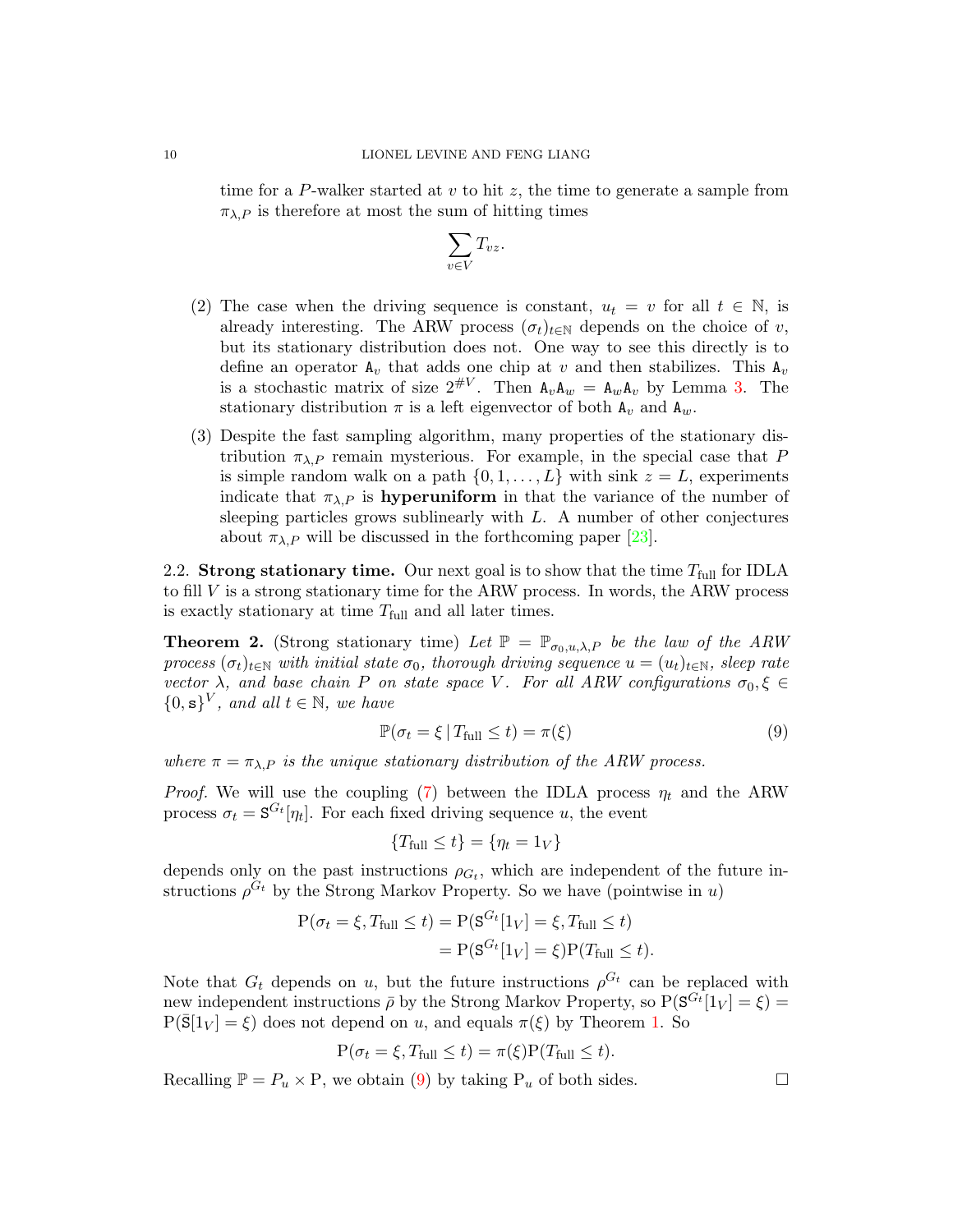<span id="page-10-0"></span>2.3. Upper bounds on mixing time. Fix an initial configuration  $\sigma_0$  and thorough driving sequence u. Writing  $\mu_t$  for the resulting distribution of the ARW process  $\sigma_t$ at time t, for  $\epsilon > 0$  let

$$
t_{\text{mix}}(\text{ARW}, u, \epsilon) = \min \left\{ t \colon \max_{\sigma_0} ||\mu_t - \pi||_{TV} \le \epsilon \right\}
$$

where  $|| \cdot ||_{TV}$  denotes the total variation distance between proability measures. Let

 $t_{\text{full}}(\text{IDLA}, u, \epsilon) = \min\{t : \mathbb{P}_{0,u,\infty,P}(T_{\text{full}} > t) \leq \epsilon\}$ 

be the first time that IDLA, started from the empty initial configuration, fills V with probability  $\geq 1 - \epsilon$ .

<span id="page-10-1"></span>Theorem 3. (Upper bounds on mixing) For any thorough driving sequence u, any sleep rate vector  $\lambda$ , any base chain P, and any  $\epsilon > 0$ ,

<span id="page-10-2"></span>
$$
t_{\text{mix}}(\text{ARW}, u, \epsilon) \le t_{\text{full}}(\text{IDLA}, u, \epsilon). \tag{10}
$$

<span id="page-10-3"></span>If the driving sequence  $(u_t)_{t\in\mathbb{N}}$  is independent with the uniform distribution on V, then

$$
t_{\text{mix}}(\text{ARW}, u, \epsilon) \leq \#V \log \#V + \log(1/\epsilon) \#V. \tag{11}
$$

Finally, if the driving sequence u is a permutation of  $V$ , then the ARW process is exactly stationary at time  $\#V$ , so

$$
t_{\text{mix}}(\text{ARW}, u, \epsilon) \leq \#V.
$$

*Proof.* For  $t \geq t_{\text{full}}(\text{IDLA}, u, \epsilon)$  we have by Theorem [2](#page-9-1)

$$
\mu_t(\xi) \geq \mathbb{P}(\sigma_t = \xi, t \geq T_{\text{full}}) = \pi(\xi)\mathbb{P}(t \geq T_{\text{full}}) \geq (1 - \epsilon)\pi(\xi).
$$

Summing over ARW configurations  $\xi$  for which  $\pi(\xi) > \mu_t(\xi)$  yields

$$
||\pi - \mu_t||_{TV} = \sum_{\xi} (\pi(\xi) - \mu_t(\xi))_+ \le \epsilon \sum_{\xi} \pi(\xi) \le \epsilon
$$

which proves  $(10)$ .

The inequality [\(11\)](#page-10-3) follows from a standard coupon collector bound; see, for ex-ample, [\[17,](#page-19-19) Prop. 2.4], which implies that for  $t > #V \log #V + \log(1/\epsilon) #V$  we have

$$
\mathbb{P}(\phi_t \ge 1_V) \ge 1 - \epsilon.
$$

On the event  $\phi_t \geq 1_V$ , letting all extra particles perform P-walk until reaching the sink yields a legal execution from  $\sigma_0 + \phi_t$  to  $1_V$ , so the total variation distance between the laws of  $S[\sigma_0 + \phi_t]$  and  $S[1_V]$  is at most  $\epsilon$ .

Finally, if the driving sequence is a permutation of V, then for  $t = #V$  we have  $\phi_{\#V} = 1_V$ , so  $\sigma_t = \mathbf{S}[\sigma_0 + 1_V] \stackrel{d}{=} \mathbf{S}[1_V]$  is exactly stationary by Theorem [1.](#page-7-1)

In the next section we will upper bound the right side of  $(10)$  when V is a discrete ball in  $\mathbb{Z}^d$ .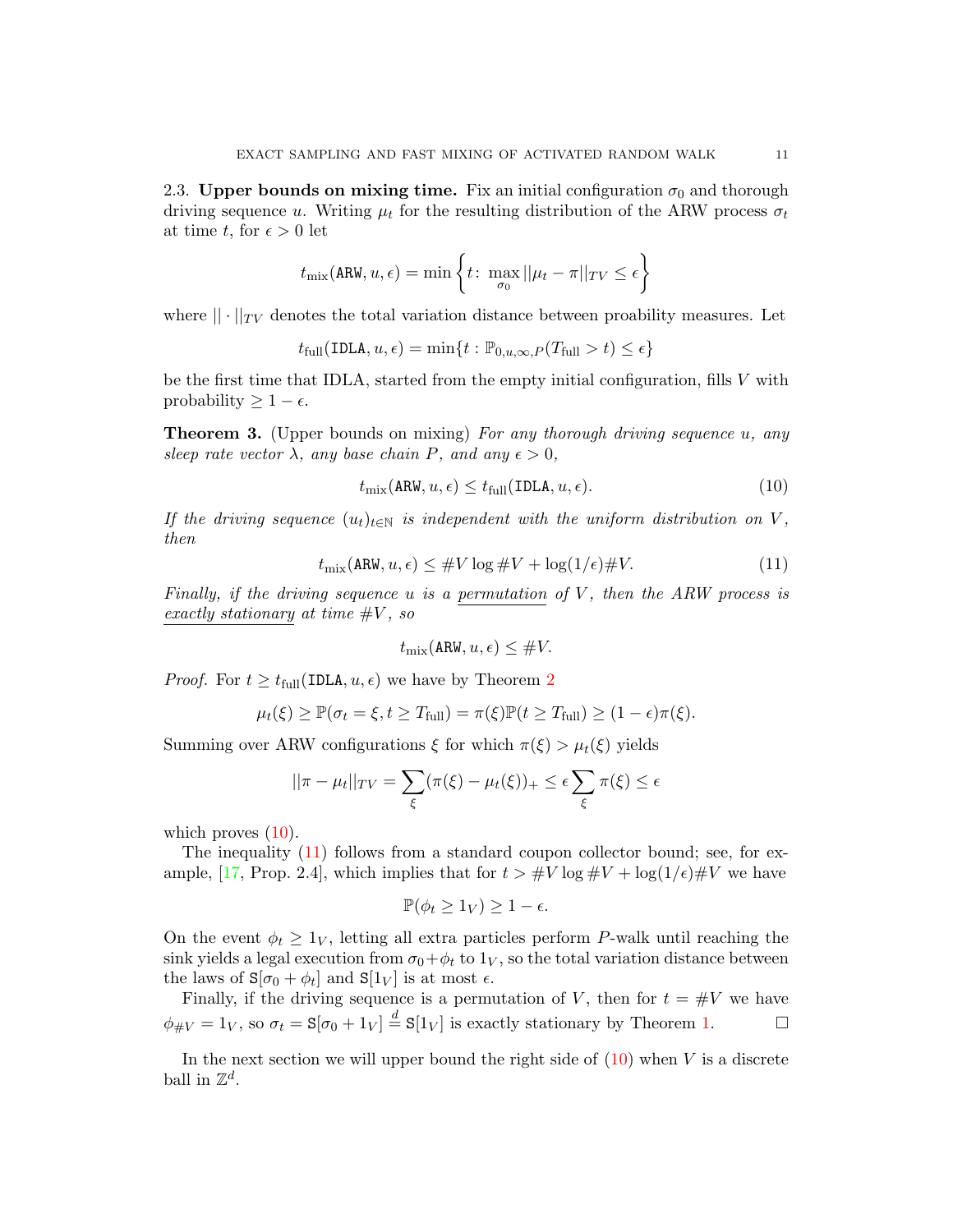#### 12 LIONEL LEVINE AND FENG LIANG

### 3. Bounds for the fill time of IDLA

<span id="page-11-0"></span>For  $r > 0$  let  $B_r = B(0, r) \cap \mathbb{Z}^d = \{x \in \mathbb{Z}^d : |x| < r\}$  be the Euclidean ball of radius r intersected with  $\mathbb{Z}^d$ , viewed as a graph with nearest-neighbor adjacencies. Here  $|x| := (x_1^2 + \cdots + x_d^2)^{1/2}$  denotes the Euclidean norm. Collapse the boundary

$$
\partial B_r = \{ y \in \mathbb{Z}^d \setminus B_r \colon |y - x| = 1 \text{ for some } x \in B_r \}
$$

to a sink vertex.

We consider IDLA driven by simple random walk on  $B_r$ , in two different scenarios: central driving in which all particles start at 0, and uniform driving in which each particle starts at an indpendent random location in  $B_r$ .

## <span id="page-11-3"></span>Theorem 4. (Upper bound for the fill time of IDLA)

Let  $T_{\text{full}}$  be the time for IDLA with either central or uniform driving to fill  $B_r$ , and let  $N = \#B_r$ .

• In dimension  $d = 1$ , for any  $\alpha > \frac{1}{2}$  there is a constant  $R = R(\alpha)$  such that for all  $r > R$ 

$$
P\{T_{\text{full}} > N + N^{\alpha}\}\leq \exp\{-c_1 r^{\alpha - \frac{1}{2}}\}.
$$

• In dimension  $d \geq 2$ , let  $\alpha = 1 - \frac{1}{3d}$  $\frac{1}{3d}$ . Then for all sufficiently large r

 $P{T_{\text{full}} > N + N^{\alpha}} \le \exp\{-c_2 r^{1/4}\}.$ 

These two bounds are proved in Sections [3.2](#page-12-1) and [3.3,](#page-14-0) respectively. The exponent  $\frac{1}{2}$ is optimal for  $d = 1$ , but  $1 - \frac{1}{3}$  $\frac{1}{3d}$  is not optimal for  $d \geq 2$ . Using methods of [\[1,](#page-19-20) [2,](#page-19-21) [13,](#page-19-22) [14\]](#page-19-23), it can be improved to  $1 - \frac{1}{d} + \delta$ , at the cost of reducing  $r^{1/4}$  on the right side to  $r^c$ for  $c = c(d, \delta) > 0$ ; but we do not pursue this variation. The  $c_1$  and  $c_2$  above are absolute constants; the proof will show that  $c_1 = \frac{1}{41}$  and  $c_2 = \frac{1}{5}$  $\frac{1}{5}$  suffice.

Combining Theorem  $4$  with the bound  $(10)$ , we obtain the following upper bounds on the mixing time of the ARW process:

## <span id="page-11-1"></span>Corollary 5. (Upper bound for ARW mixing on the ball)

Let u be either the central or uniform driving sequence on the ball  $B_r$ , let  $\lambda$  be any sleep rate vector, let P be the simple random walk on  $B_r$ , and let  $N = \#B_r$ . Then for any  $\epsilon > 0$ , we have for sufficiently large r,

$$
t_{\mathrm{mix}}(\texttt{ARW}, u, \epsilon) \leq N + N^{1-\frac{1}{3d}}.
$$

An interesting question (see Conjecture [10\)](#page-18-2) is whether the ARW process achieves cutoff in total variation at an earlier time  $\zeta N$  for some  $\zeta < 1$ .

By covering the torus  $\mathbb{Z}_n^d$  with Euclidean balls, we obtain the following corollary, proved in Section [3.4.](#page-17-0)

# <span id="page-11-2"></span>Corollary 6. (Upper bound for ARW mixing on the torus.)

Let u be the uniform driving sequence on the discrete torus  $\mathbb{Z}_n^d \setminus \{z\}$  with sink at z. Let  $\lambda$  be any sleep rate vector, let P be the simple random walk on  $\mathbb{Z}_n^d$ , and let  $N = n<sup>d</sup>$ . Then for any  $\epsilon > 0$  we have for sufficiently large n

$$
t_{\text{mix}}(\text{ARW}, u, \epsilon) \le N + d^{1/2} N^{1 - \frac{1}{3d}}.
$$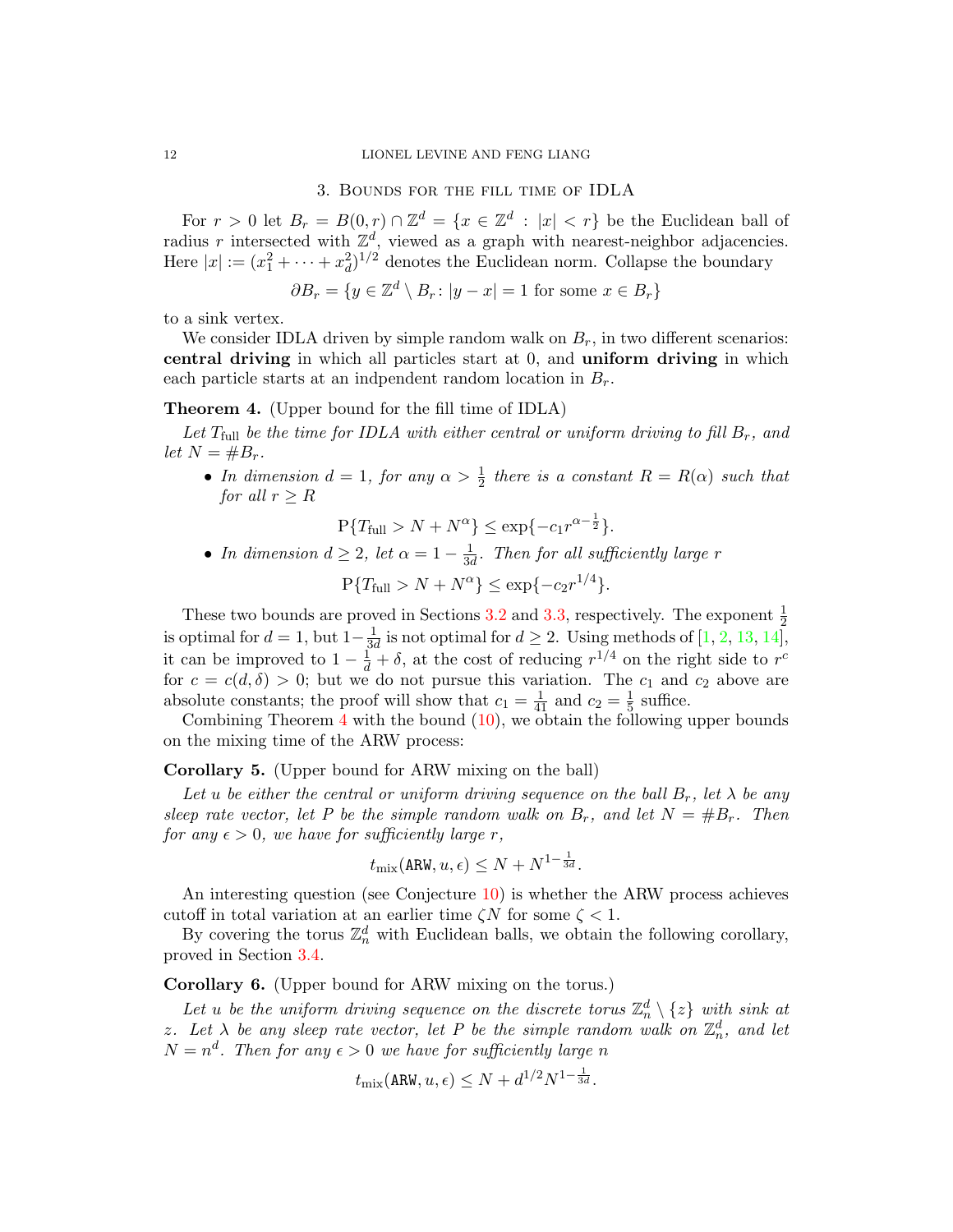<span id="page-12-0"></span>3.1. Concentration inequalities. To prepare for the proof of Theorem [4](#page-11-3) we recall three concentration inequalities.

1. Azuma-Hoeffding inequality. Let  $S_t$  be a martingale with bounded differences  $|S_t - S_{t-1}| \leq b_t$ . Then

<span id="page-12-3"></span>
$$
P(S_t - S_0 \ge s) \le \exp\left(-\frac{2s^2}{\sum_{i=1}^t b_i^2}\right). \tag{12}
$$

2. Bernstein inequality. Let  $X_1, \ldots, X_t$  be independent mean zero random variables with  $|X_i| \leq 1$ . Then

$$
P(|X_1 + ... + X_t| \ge s) \le 2 \exp(-\frac{s^2}{2(\sum_{i=1}^t \mathbb{E}X_i^2 + \frac{1}{3}s)}).
$$

<span id="page-12-4"></span>We will apply this inequality in the case  $X_i = Y_i - EY_i$  where the  $Y_i$  are independent Bernoulli random variables. Writing  $S = Y_1 + \ldots + Y_t$  and  $\mu = ES$ , we obtain for  $s \leq \mu$ 

$$
P(|S - \mu| \ge s) \le 2 \exp(-\frac{s^2}{3\mu}).
$$
\n(13)

3. Time to exit a ball. Consider a simple random walk in  $\mathbb{Z}^d$  starting at any point in the ball  $B_r$ . Let T be the first exit time of the walk from  $B_r$ . Then for sufficiently large  $t$ 

<span id="page-12-2"></span>
$$
P(T \ge t) \le \exp(-\frac{t}{3(r+1)^2}).
$$
\n(14)

This follows from the fact that  $ET \leq (r+1)^2$  regardless of where the random walk starts. By Markov's inequality and the strong Markov property,  $P(T \geq (k +$  $1)e(r+1)^2 | T \geq ke(r+1)^2 \leq \frac{1}{e}$  $\frac{1}{e}$  for all  $k \in \mathbb{N}$ . Therefore  $P(T \ge t) \le (\frac{1}{e})$  $\frac{1}{e}\Big)\left[\frac{t}{e(r+1)^2}\right],$ which implies  $(14)$  for sufficiently large t.

<span id="page-12-1"></span>3.2. Upper bound in dimension 1. Consider IDLA with  $2r + n$  particles in the interval  $(-r, r)$ , with particles killed if they reach an endpoint r or  $-r$ . By the abelian property, we may assume all particles are present at the beginning instead of being added one at a time. We stabilize IDLA in discrete time steps where at each time step, one particle moves either left by 1 or right by 1 with probability 1/2 each. For definiteness, we always move the leftmost active particle (recall that a particle is active in IDLA if and only if there is at least one other particle located at the same site). We keep track of the quantity

$$
S_t = \sum_{i=1}^{2r+n} x_{i,t}
$$

where  $x_{i,t}$  is the location of the *i*<sup>th</sup> particle after t time steps. This  $S_t$  is a martingale with  $|S_t - S_{t-1}| \leq 2$ ; it measures the total left-right "imbalance" of the particles at time t.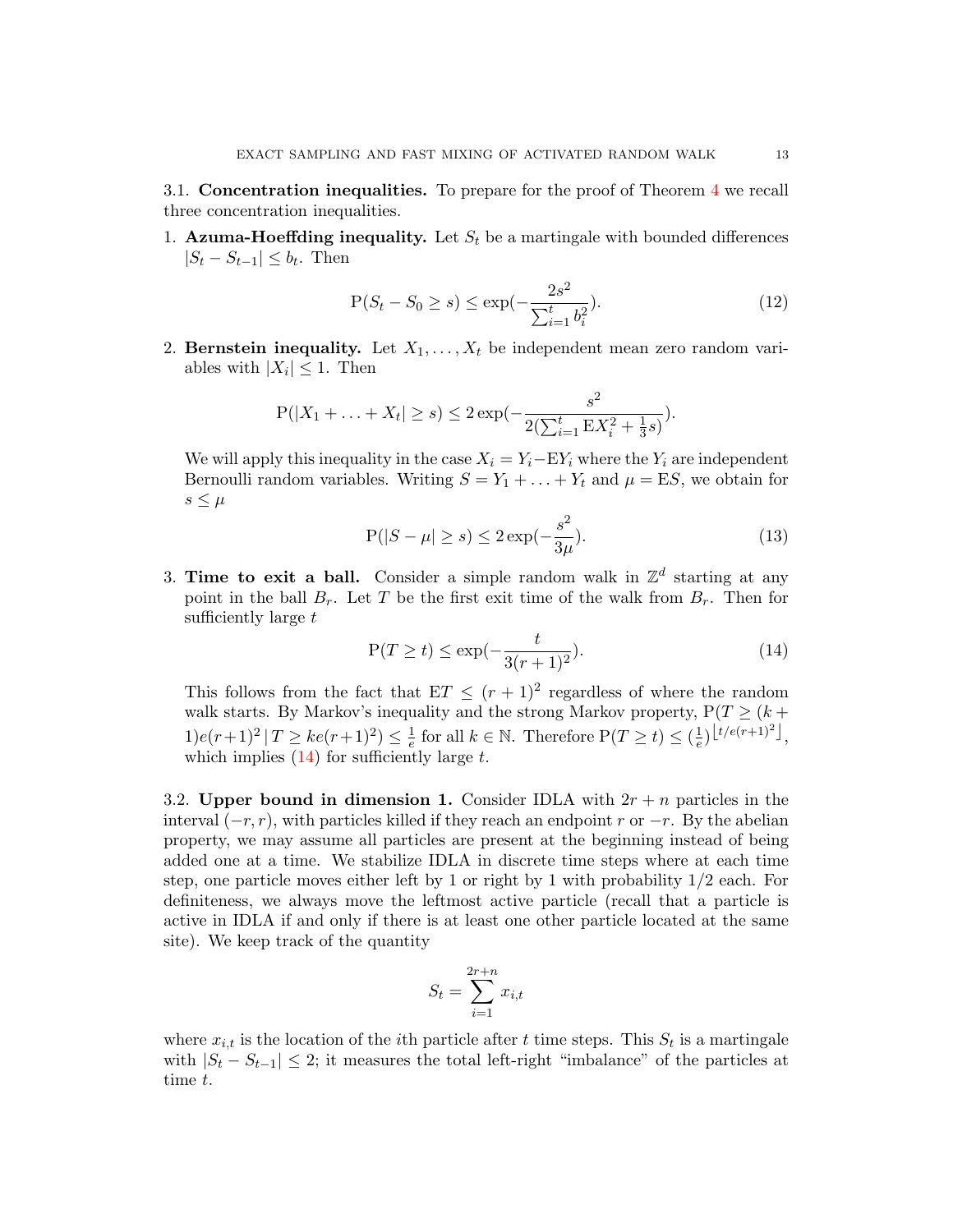<span id="page-13-3"></span>**Lemma 7.** Fix  $\epsilon > 0$  and  $r^{\frac{1}{2}+\epsilon} \leq n \leq r$ . For IDLA with  $2r + n$  particles in  $(-r, r)$ with either central or uniform driving, there is a constant  $R = R(\epsilon)$  such that for all  $r > R$ 

$$
P\{No\ particles\ reach\ r\} \le \exp(-\frac{n}{10r^{1/2}}). \tag{15}
$$

*Proof.* The total number of particles is  $2r + n$ , and at most one particle can settle at each site in  $(-r, r)$ . So on the event  $\mathcal{B} := \{ \text{No particles reach } r \}$ , at least n particles exit at  $-r$ . Each exiting particle contributes  $-r$  to the total imbalance  $S_T$ , where T is the time of stabilization of IDLA. If the interval  $(-r, r)$  is completely full at time T, then the total contribution of the particles inside  $(-r, r)$  to  $S_T$  is zero; moreover, every unoccupied site in  $(-r, r)$  results in an additional particle exiting at  $-r$ , which can only make  $S_T$  smaller. Hence

<span id="page-13-1"></span><span id="page-13-0"></span>
$$
\mathcal{B} \subset \{ S_T \le -nr \}.
$$

Now for any  $t \geq 0$ ,

<span id="page-13-2"></span>
$$
P(\mathcal{B}) \le P\{T > t\} + P\{T \le t, \mathcal{B}\}\tag{16}
$$

and since  $S_t = S_T$  for all  $t \geq T$ ,

$$
\{T \le t, \mathcal{B}\} \subset \{T \le t, S_T \le -nr\}
$$
  
=  $\{T \le t, S_t \le -nr\}$   

$$
\subset \{S_t - S_0 \le \frac{-nr}{2}\} \cup \{S_0 < -\frac{nr}{2}\}.
$$
 (17)

We now make our choice of  $t = nr^{5/2}$ . By Azuma-Hoeffding [\(12\)](#page-12-3),

$$
P\{S_t - S_0 \le \frac{-nr}{2}\} \le \exp(-\frac{2(nr/2)^2}{4t}) \le \exp(-\frac{n}{8r^{1/2}})
$$
\n(18)

for sufficiently large r. In the last inequality we have used that  $n \geq r^{\frac{1}{2}+\epsilon}$ .

With central driving,  $S_0 = 0$ . With uniform driving,  $S_0$  is a sum of  $2r + n \leq 3r$ independent random variables with the uniform distribution on  $(-r, r)$ , so by Azuma-Hoeffding

$$
P(S_0 < -\frac{nr}{2}) \le \exp(-\frac{2(\frac{1}{2}nr)^2}{(3r)r^2}) \le \frac{1}{3}\exp(-\frac{n^2}{6r})\tag{19}
$$

for sufficiently large r. Combining this with [\(17\)](#page-13-0) and [\(18\)](#page-13-1) yields  $P(T \leq t, \mathcal{B}) \leq$  $2 \exp(-\frac{n}{2n}$  $\frac{n}{8r^{1/2}}$ ).

Finally, to bound the first term of [\(16\)](#page-13-2), since  $r \leq n$ ,

$$
\mathbf{P}\{T > t\} \le \sum_{i=1}^{2r+n} \mathbf{P}\{T_i > \frac{t}{3r}\}
$$

where  $T_i$  is the total number of steps of taken by the *i*th particle during IDLA. By the simple random walk estimate [\(14\)](#page-12-2), the right side is at most  $3r \exp(-\frac{t}{9r(r+1)^2}) \le$ 1  $rac{1}{2} \exp(-\frac{n}{10r^1})$  $\frac{n}{10r^{1/2}}$  for sufficiently large r. Here we again use the lower bound  $n \geq r^{1/2+\epsilon}$ .  $\Box$ 

Now we are ready to prove Theorem [4](#page-11-3) in dimension 1.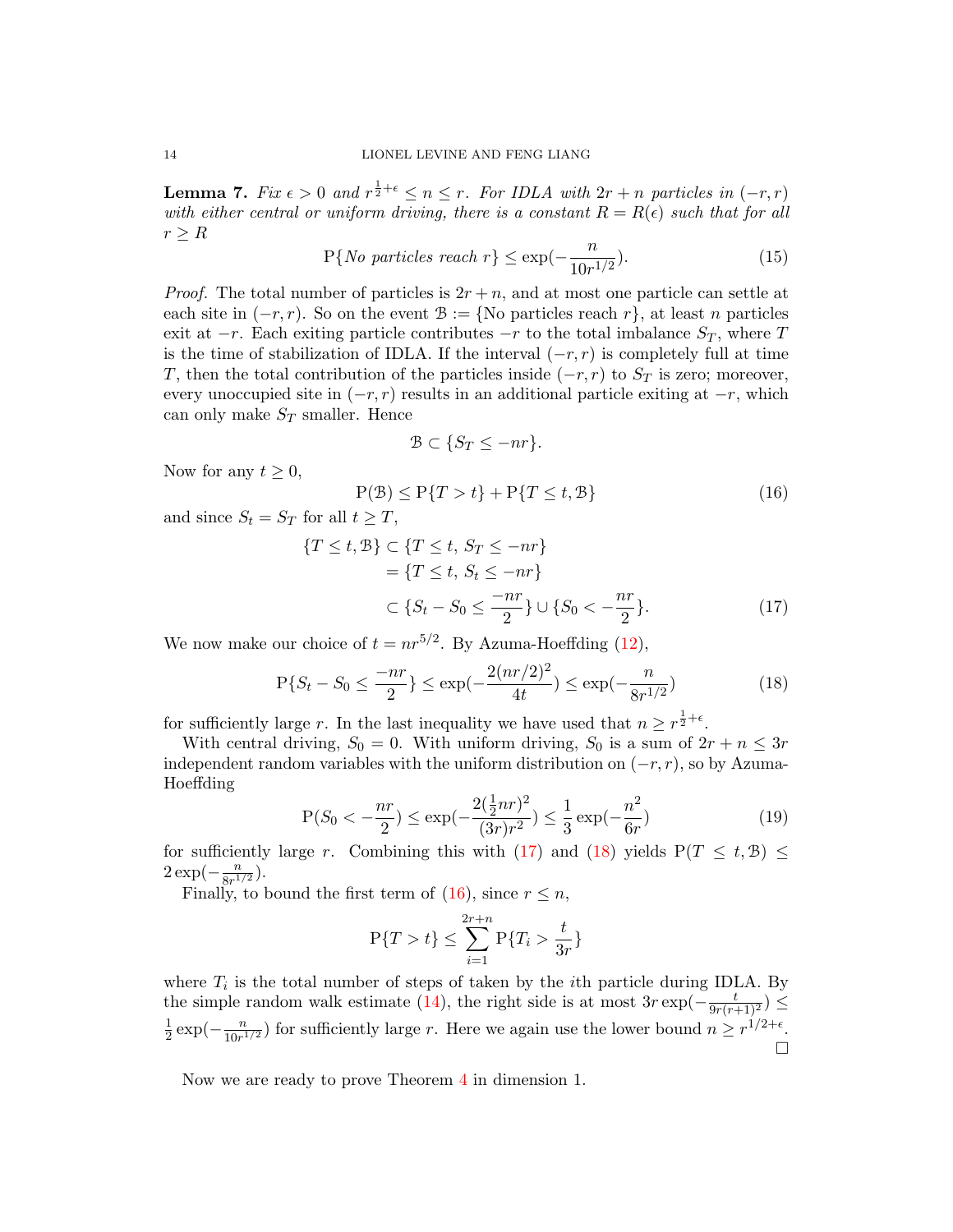*Proof.* On the event that IDLA with central driving does not fill  $B_r$ , either  $-r$  or r receives no particles. By Lemma [7](#page-13-3) and symmetry, this event has probability  $\leq$  $2 \exp(-\frac{n}{10n^2})$  $\frac{n}{10r^{1/2}}$ , which completes the proof in the case of central driving.

Now consider uniform driving. On the event that IDLA with uniform driving does not fill  $B_r$ , there is some  $X \in B_r$  not visited by any particles, so all particles leaving  $(-r, X)$  must exit to the left and all particles leaving  $(X, r)$  must exit to the right. For fixed  $x \in (-r, r)$  let I be the larger of the two intervals  $(-r, x)$  and  $(x, r)$ . Let  $N_1$  be the number of particles starting in I. Then  $N_1$  has the binomial $(2r + n, p)$ distribution where  $p = \#I/(2r)$ . Since  $\#I \geq r$  we have  $EN_1 \geq \#I + \frac{n}{2}$  $\frac{n}{2}$ . So by Azuma-Hoeffding,

$$
P{N_1 < \#I + \frac{n}{4}} \le \exp(-\frac{2(n/4)^2}{2r+n}) \le \exp(-\frac{n^2}{24r}).
$$

On the complementary event  $\{N_1 \geq \#I + \frac{n}{4}\}$  $\left\{ \frac{n}{4}\right\}$ , the probability that all  $N_1$  particles exit I on one side is by Lemma [7](#page-13-3) at most

$$
\exp(-\frac{n/4}{(10\#I)^{1/2}}) \le \exp(-\frac{n}{40r^{1/2}}).
$$

Taking a union bound over  $x \in (-r, r)$ , the probability that IDLA with  $2r+n$  particles does not fill  $(-r, r)$  is at most  $\exp(-\frac{n}{4\ln r})$  $\frac{n}{41r^{1/2}}$  for sufficiently large r.

<span id="page-14-0"></span>3.3. Upper bound in higher dimensions. To prove Theorem [4](#page-11-3) in dimensions  $d \geq 2$  we will use the method of Lawler, Bramson, and Griffeath [\[16\]](#page-19-24). In their shape theorem for IDLA, driving is from the origin and there is no sink. Here we adapt their method to uniform driving with sink.

Fix  $d \geq 2$  and let  $G_r(y, z)$  be the expected number of visits to z by simple random walk started at y before exiting the ball  $B_r = \{z \in \mathbb{Z}^d : |z| < r\}$ . We recall that  $G_r$ is symmetric in y and z, and for all  $z \in B_r$ 

<span id="page-14-1"></span>
$$
G_r(z, z) \le c_1 \log r \tag{20}
$$

for a constant  $c_1$  depending only on d. In the proof of Theorem [4,](#page-11-3) we will use the following lower bound.

<span id="page-14-2"></span>**Lemma 8.** There is a constant  $c_2 > 0$  depending only on d, such that for all  $z \in B_r$ 

$$
\sum_{y \in B_r} \mathbf{P}_y(\tau_z < \tau_r) \ge c_2 \frac{r}{\log r}.
$$

*Proof.* Recall that  $G_r(z, z)P_y(\tau_z \leq \tau_r) = G_r(y, z) = G_r(z, y)$ ; the first equality follows from the strong Markov property by noting that if the walk visits  $z$  before exiting  $B_r$ , then the number of visits to z before exiting  $B_r$  has a geometric distribution with mean  $G_r(z, z)$ . Now by  $(20)$ ,

$$
c_1 \log r \sum_{y \in B_r} \mathbf{P}_y(\tau_z < \tau_r) \ge \sum_{y \in B_r} G_r(z, y).
$$

The right side equals the expected time  $E_z \tau_r$  for simple random walk started at z to exit  $B_r$ . As a function of z, this expected time has discrete Laplacian  $-1$  and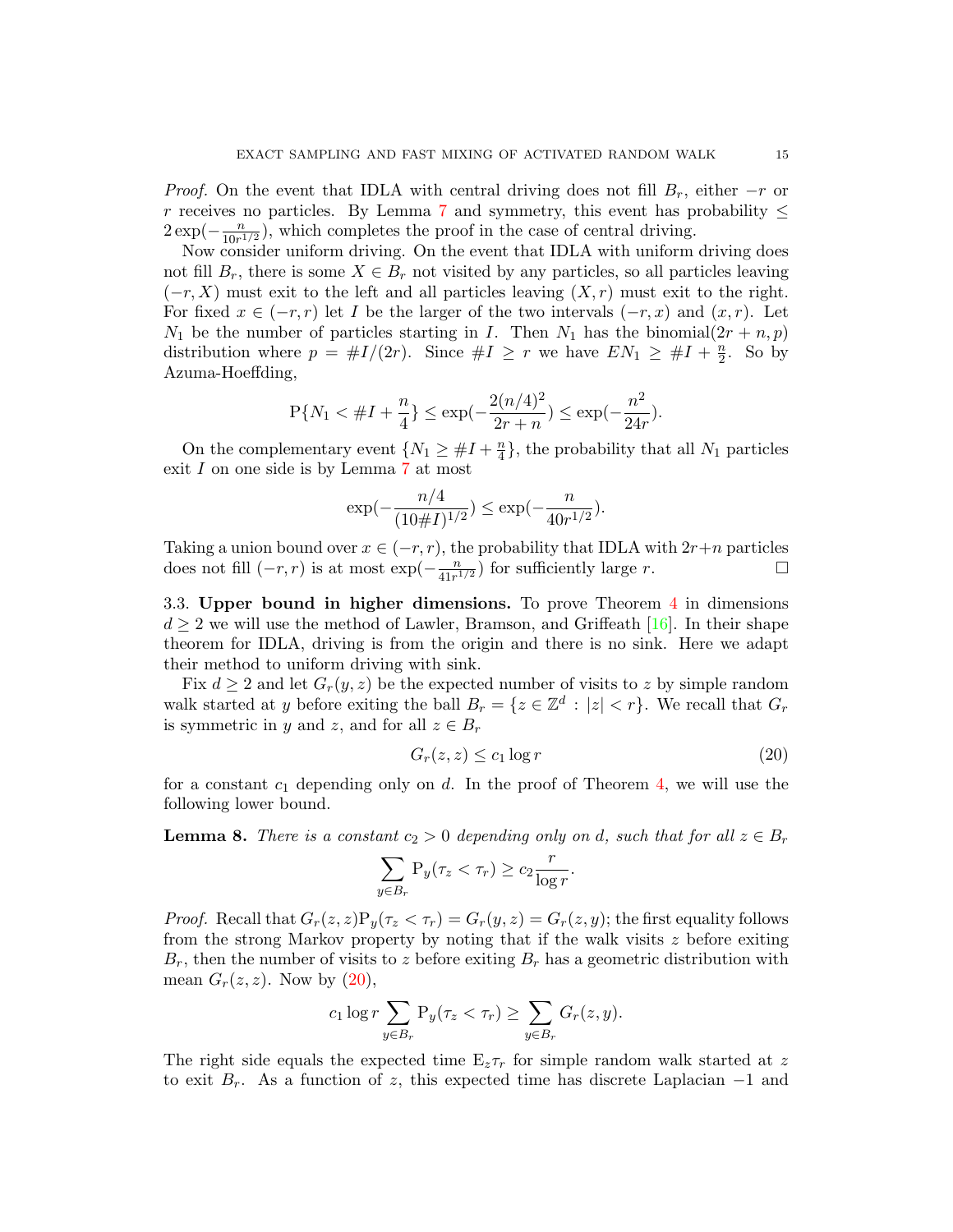vanishes outside  $B_r$ , so

$$
\mathbb{E}_z \tau_r \ge r^2 - |z|^2 \ge r(r - |z|).
$$

This completes the proof for all  $z \in B_{r-1}$ . For  $z \in B_r - B_{r-1}$  note that simple random walk started at z has a constant probability of hitting  $B_{r-1}$  before exiting  $B_r$ , so  $E_z \tau_r$  is at least a constant times r.

*Proof of Theorem [4](#page-11-3) in dimensions*  $d \geq 2$ *.* We consider first the case of uniform driving. Perform IDLA starting with  $N + N^{\alpha}$  particles at independent uniform locations in the ball  $B_r$ , where  $N = \#B_r$ . Denoting by  $A_r$  the resulting random subset of  $B_r$  where particles stabilize, we must show that  $P(A_r \neq B_r) \leq \exp(-\frac{1}{4}$  $\frac{1}{4}r^{1/4}$  for sufficiently large r.

We modify the proof of the inner bound in [\[16\]](#page-19-24) to account for killing at  $\partial B_r$  and uniform driving. For  $z \in B_r$ , denote by  $E_z = \{z \notin A_r\}$  the event that no particle visits  $z$  during IDLA. By a union bound over  $z$ , it suffices to show that for sufficiently large r

$$
P(E_z) < 4 \exp(-\frac{1}{4}r^{1/4})
$$
 for all  $z \in B_r$ . (21)

Fix an arbitrary ordering of the particles, and define

 $\tau_z^i$  = time of first visit to z by the *i*th particle in simple random walk;

 $\tau_r^i$  = time of first exit of  $B_r$  by the *i*<sup>th</sup> particle in simple random walk;

 $\sigma_i$  = stopping time of *i*th particle in the IDLA stabilization process.

$$
M = \sum_{i=1}^{N+N^{\alpha}} 1_{\{\tau_z^i < \tau_r^i\}};
$$
\n
$$
L = \sum_{i=1}^{N+N^{\alpha}} 1_{\{\sigma_i < \tau_z^i < \tau_r^i\}};
$$
\n
$$
\tilde{L} = \sum_{y \in B_r} 1_{\{\tau_z^y < \tau_r^y\}}.
$$
\n
$$
(22)
$$

Here  $\tau_z^y$  is first hitting time of z for a simple random walk started at y; and  $\tau_r^y$  is the first exit time of  $B_r$  for a simple random walk started at y.

Now we have for any  $a \in \mathbb{R}$ ,

<span id="page-15-0"></span>
$$
P(E_z) = P(M - L = 0) \le P(M \le a) + P(L \ge a)
$$
  

$$
\le P(M \le a) + P(\tilde{L} \ge a). \tag{23}
$$

The last inequality follows from the observation that after IDLA stabilization, each vertex can be occupied by at most one particle, so  $L \geq L$ .

Next we will show EM is substantially larger than EL. Since  $N + N^{\alpha}$  particles are dropped uniformly in  $B_r$ , and  $N = \#B_r$ , we have:

<span id="page-15-1"></span>
$$
EM = \frac{N + N^{\alpha}}{N} \sum_{y \in B_r} P(\tau_z^y < \tau_r^y) = (1 + N^{\alpha - 1})\mu. \tag{24}
$$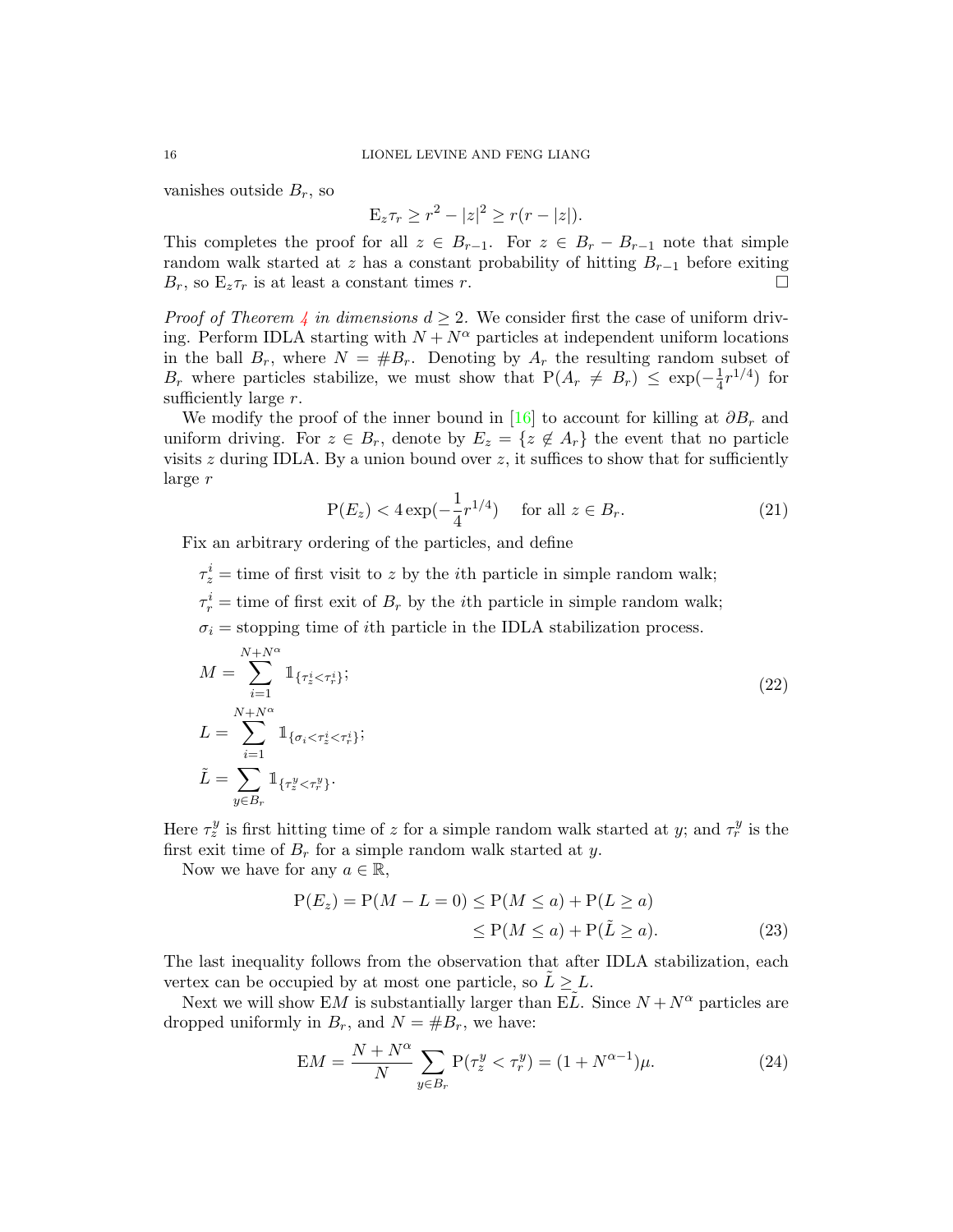where  $\mu = \mathbf{E}\tilde{L}$ . By Lemma [8](#page-14-2) we have  $\mu \geq c_2 \frac{r}{\log n}$  $\frac{r}{\log r}$  for all  $z \in B_r$ . Now we make our choice of exponent:  $\alpha = 1 - \frac{1}{3}$  $\frac{1}{3d}$ , so that for sufficiently large r

$$
N^{\alpha - 1} \ge c_3 r^{d(\alpha - 1)} = c_3 r^{-\frac{1}{3}} \ge c_3 \mu^{-\frac{1}{3} - \epsilon}
$$

for any  $\epsilon > 0$  and  $r \geq R(\epsilon)$ , where the constant  $c_3 > 0$  depends only on d. This implies

$$
\mathbf{E}M - \mathbf{E}\tilde{L} \ge c_4 \mu^{\frac{2}{3} - \epsilon}.
$$

Taking  $a = (E\tilde{L} + EM)/2$  we have

$$
P(\tilde{L} \ge a) = P(\tilde{L} - \mu \ge \frac{1}{2}c_4\mu^{\frac{2}{3}-\epsilon})
$$

By Bernstein's inequality [\(13\)](#page-12-4), the right side is at most  $2 \exp(-\frac{1}{4})$  $\frac{1}{4}\mu^{\frac{1}{3}-2\epsilon}$ ).

Likewise, since  $\mu \leq EM \leq 2\mu$ , we have by Bernstein's inequality

$$
P(M \le a) \le P(M - EM \le -\frac{1}{4}c_4(EM)^{\frac{2}{3}-2\epsilon}) \le 2\exp(-\frac{1}{4}\mu^{1/3-2\epsilon}).
$$

We conclude from [\(23\)](#page-15-0) that

$$
\mathbf{P}(E_z) \le 4 \exp(-\frac{1}{4}r^{1/4})
$$

which completes the proof in the case of uniform driving.

Now we adapt the proof to handle the case of central driving. Note driving enters the proof only in equation  $(24)$ . In the case of central driving, we have instead

<span id="page-16-0"></span>
$$
EM = (N + N^{\alpha})P(\tau_0^z \le \tau_0^r).
$$

To complete the proof in this case, it suffices to show

$$
(N + \frac{1}{2}N^{\alpha})G_r(0, z) \ge \sum_{y \in B_r} G_r(y, z) \quad \text{for all } z \in B_r.
$$
 (25)

This inequality differs in two respects from [\[16,](#page-19-24) Lemma 3], in which the  $N^{\alpha}$  term is absent but z is restricted to the smaller ball  $B_{(1-\epsilon)r}$ . To prove [\(25\)](#page-16-0), we use the divisible sandpile of [\[21\]](#page-19-25). Let  $N_0 = N + C_0 N^{1-\frac{1}{d}}$  and

$$
f(z) := N_0 G_r(0, z) - \sum_{y \in B_r} G_r(y, z).
$$

This f has discrete Laplacian  $1 - N_0 \delta_0$  in  $B_r$  and vanishes on  $\partial B_r$ . The divisible sandpile in  $\mathbb{Z}^d$  started with point mass  $N_0\delta_0$  fills  $B_r$ . Writing u for the divisible sandpile odometer, u and f have the same discrete Laplacian in  $B_r$ ; moreover  $u \leq C_2$ on  $\partial B_r$ . (This is the last displayed equation in the proof of [\[21,](#page-19-25) Theorem 3.3].) By the maximum principle,  $f - u \geq -C_2$  in  $B_r$ . Since  $G_r(0, z) \geq C_3$  in  $B_r$ , it follows that

$$
N_1 G_r(0, z) \ge \sum_{y \in B_r} G_r(y, z) \quad \text{ for all } z \in B_r
$$

where  $N_1 = N_0 + C_4$ .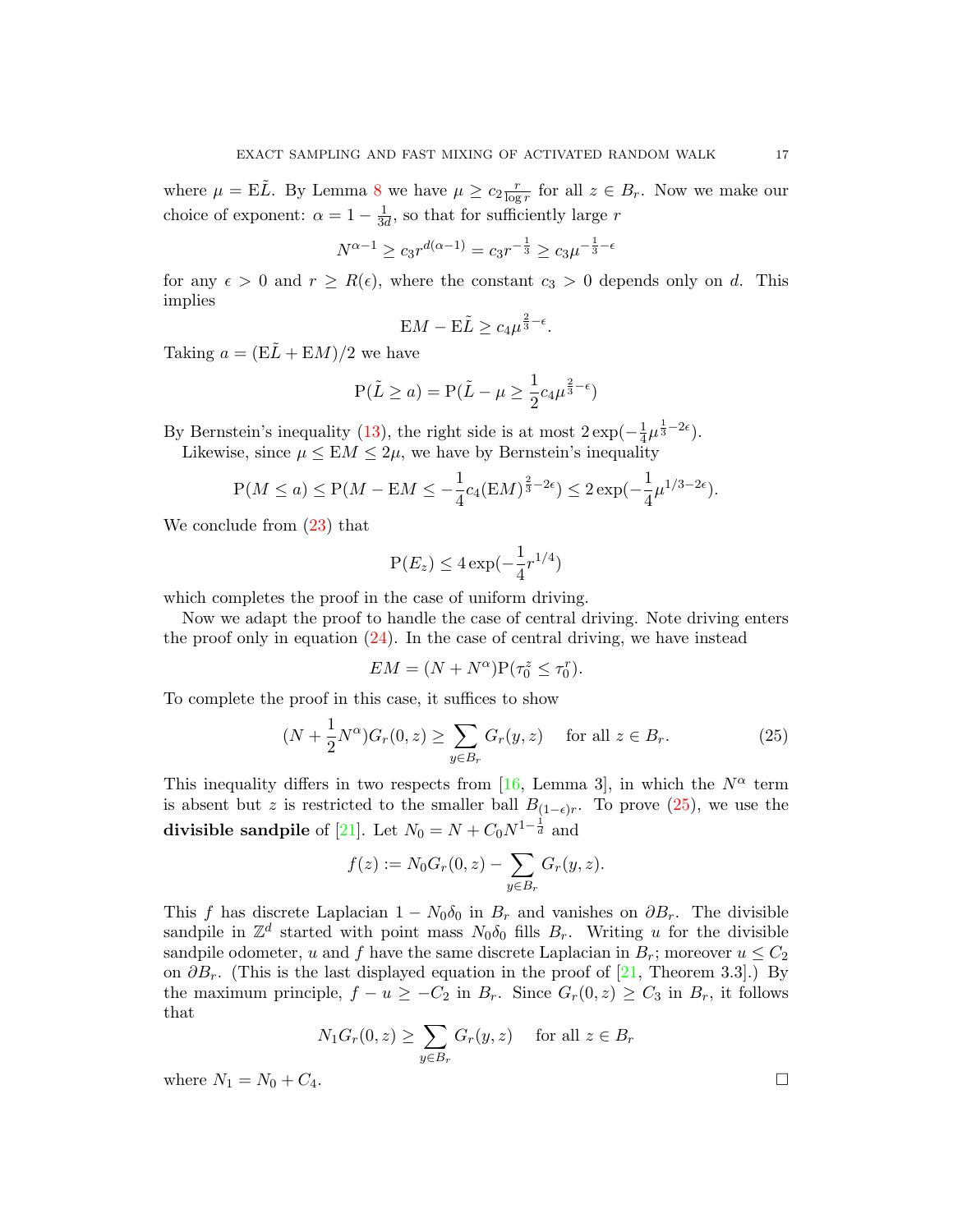#### <span id="page-17-0"></span>3.4. Upper bound for the torus.

*Proof of Corollary [6.](#page-11-2)* The case  $d = 1$  is immediate from Theorem [4.](#page-11-3)

For  $d \geq 2$ , let n be large enough so that the bounds in Theorem [4](#page-11-3) hold for  $r = n/4$ . We cover the torus  $\mathbb{Z}_n^d \setminus \{z\}$  by Euclidean balls of radius of r, while leaving the sink z uncovered. A simple but inefficient way to do this, which suffices for our purpose, is to take all balls  $B(x,r)$  for  $x \in \mathbb{Z}_n^d$  which do not contain z.

Now let  $B$  be one of the covering balls. By the abelian property, if IDLA with sink at  $\partial B$  fills B, then IDLA with sink at z also fills B.

One can check that for all  $d \geq 2$  we have  $(\#B/n^d)^{1/3d} \geq 1.05d^{-1/2}$  for sufficiently large n. When  $d = 2$ , this bound follows from the fact that  $#B \geq 3(n/4)^2$  for sufficiently large n (since  $\pi > 3$ ). For general d, the bound follows from the formula for the volume of the d-dimensional ball, along with the estimates  $k^k/e^{k-1} \leq k! \leq$  $(k+1)^{k+1}/e^k$ .

Let  $N = n^d$  and  $\alpha = 1 - \frac{1}{3d}$  $\frac{1}{3d}$ . After dropping  $t = N + d^{1/2}N^{\alpha}$  particles uniformly at random in  $\mathbb{Z}_n^d \setminus \{z\}$ , the number of particles starting in B is a sum of t independent Bernoulli random variables of mean  $\#B/N$ . This sum has mean  $\geq (\#B) + 1.05(\#B)^{\alpha}$ , so by Bernstein's inequality [\(13\)](#page-12-4), the probability that B starts with less than  $(\#B)$ +  $(\#B)^{\alpha}$  particles is at most  $2 \exp(-c(\#B)^{2\alpha-1})$ , where  $c > 0$  depends only on d. For sufficiently large n, on the event that B starts with at least  $(\#B) + (\#B)^{\alpha}$  particles, the probability that IDLA does not fill B is at most  $\exp(-c_2(n/4)^{1/4})$ , by Theorem [4.](#page-11-3)

By a union bound over the covering balls, the probability that IDLA does not fill  $\mathbb{Z}_n^d \setminus \{z\}$  is at most  $n^d[2\exp(-c(\#B)^{2\alpha-1}) + \exp(-c_2(n/4)^{1/4})]$ . Taking n large enough so that this probability is  $\lt \epsilon$ , we obtain from [\(10\)](#page-10-2)

$$
t_{\text{mix}}(\text{ARW}, u, \epsilon) \le t_{\text{full}}(\text{IDLA}, u, \epsilon) \le t.
$$

<span id="page-17-1"></span>3.5. Lower bounds and wheel example. In this section we state some lower bounds for the fill time of IDLA. The proofs are straightforward, so we indicate only the main idea.

The first lower bound shows that the exponent  $\alpha$  in Theorem [4](#page-11-3) cannot be improved to less than  $\frac{1}{2}$  in dimension  $d = 1$  or  $1 - \frac{1}{d}$  $\frac{1}{d}$  in dimensions  $d \geq 2$ .

**Proposition 7.** For  $d \geq 1$ , let  $T_{\text{full}}$  be the time for IDLA to fill the ball  $B_r \subset \mathbb{Z}^d$ , with sink at  $\mathbb{Z}^d \setminus B_r$ . Let  $N = \#B_r$  and let  $\beta = \max\{\frac{1}{2}$  $\frac{1}{2}, 1-\frac{1}{d}$  $\frac{1}{d}$ . The following holds for any driving sequence u satisfying  $u_t \in B_{r-2}$  for all t, and also for the uniform driving sequence on  $B_r$ : For all  $b > 0$  there exists  $c > 0$  such that for all sufficiently large r

$$
P(T_{\text{full}} > N + bN^{\beta}) > c.
$$

The idea of the proof is to split the IDLA stabilization into two stages: In stage one, stabilize all particles starting inside  $B_{r-2}$ , stopping them when they hit  $\partial B_{r-2}$ ; and in stage two, finish the stablization procedure. Let  $M$  be the number of particles resting at  $\partial B_{r-2}$  at the end of stage one. If M is large ( $\geq CN^{\beta}$ ), then with nonvanishing probability, at least  $2bN^{\beta}$  particles will exit  $B_r$  in stage two. If M is small  $(< CN^{\beta})$ , then with nonvanishing probability,  $B_r \setminus B_{r-2}$  will not fill up in stage two.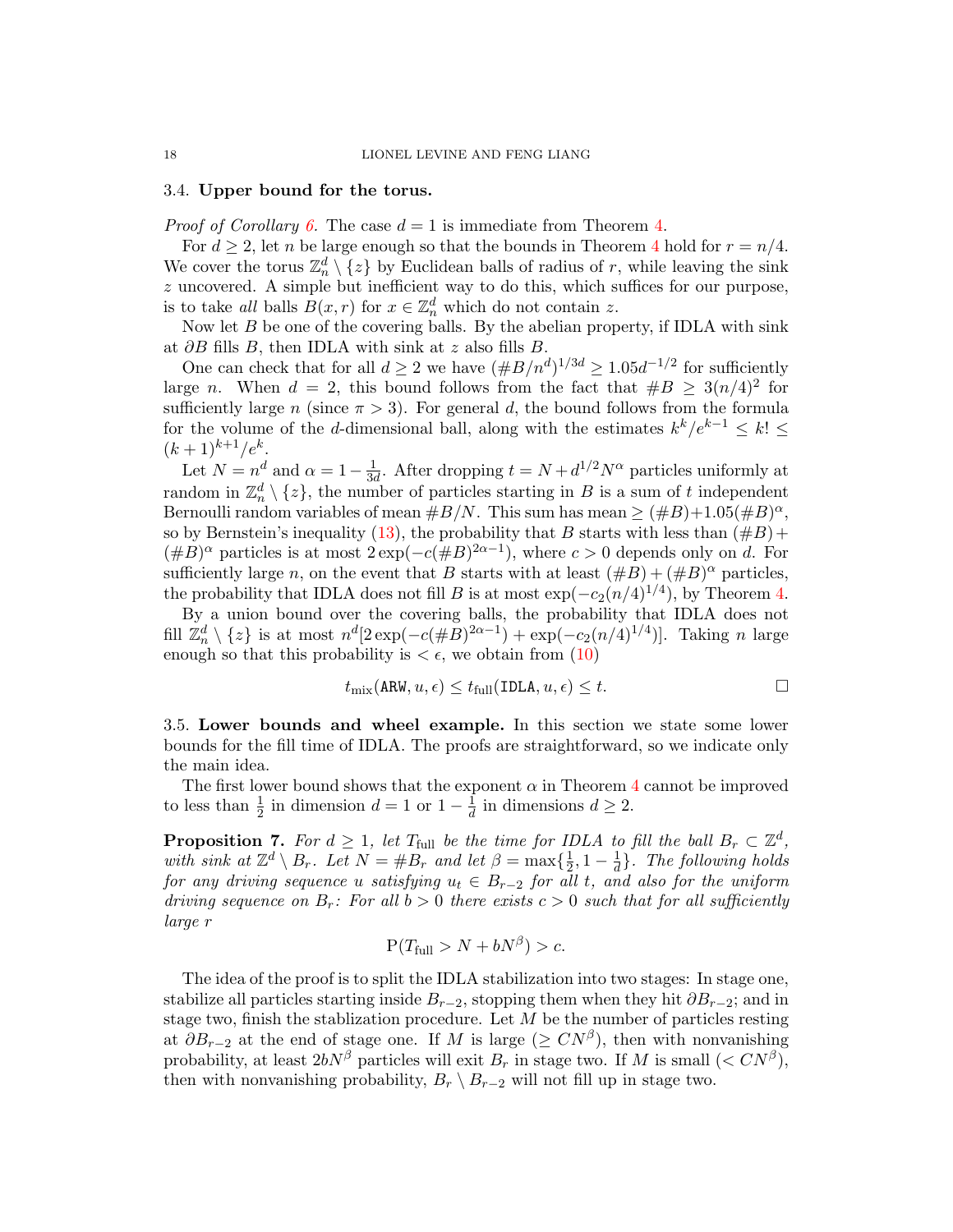Next we observe that for general graphs,  $T_{\text{full}}$  is not always upper bounded by  $(1+o(1)) \# V$ . The wheel graph provides an example.

**Proposition 8.** Let  $W_n$  be the graph formed by adding a sink vertex z to the cycle  $\mathbb{Z}_n$ , with an edge between each vertex of  $\mathbb{Z}_n$  and z. For IDLA with uniform driving on  $W_n$ , there is a constant  $b > 0$  such that

$$
P(T_{\text{full}} > \frac{bn \log n}{\log \log n}) \to 1\tag{26}
$$

as  $n \to \infty$ .

The idea of the proof is that all particles move only a short distance  $(\leq C \log n)$ before falling into the sink. With high probability there are many tiny intervals (of length  $c \log \log n$ ) that receive no chips from the uniform driving, and for at least one of these empty intervals, no chips reach the center of the interval during IDLA.

#### 4. Conjectures

<span id="page-18-0"></span>We conclude by stating two conjectures.

Conjecture 9. (Time for IDLA to fill a transitive graph)

Let  $V$  be a transitive graph with one vertex designated as sink. Then

$$
\frac{T_{\text{full}}}{\#V} \to 1 \qquad \text{in probability as } \#V \to \infty.
$$

<span id="page-18-2"></span>Conjecture 10. (Cutoff for ARW at the stationary density)

Let u be the uniform driving sequence on  $B_r = B(0, r) \cap \mathbb{Z}^d$ . Let  $0 < \lambda < \infty$  be any constant sleep rate, and let P be the simple random walk on  $B_r$  with sink at  $\mathbb{Z}^d \setminus B_r$ . There exists a constant  $\zeta = \zeta(\lambda, d) < 1$  such that

(1) For any  $\epsilon > 0$ ,

$$
\frac{t_{\text{mix}}(\text{ARW}, u, \epsilon)}{\#B_r} \to \zeta \quad \text{as } r \to \infty.
$$

(2) Writing  $|S[1_{B_r}]|$  for the number of particles in the ARW stationary state on  $B_r$ , we have

$$
\frac{|\mathbf{S}[1_{B_r}]|}{\#B_r} \to \zeta \quad in \text{ probability as } r \to \infty.
$$

(3)  $\zeta = \zeta_c$ , the critical density for ARW stabilization in  $\mathbb{Z}^d$ .

We remark that the inequality  $\zeta_c < 1$  has been proved in dimensions  $d \geq 3$  by Taggi [\[29\]](#page-20-2) and in dimension 1 by Hoffman, Richey, and Rolla [\[10\]](#page-19-8). It remains open in dimension 2.

# <span id="page-18-1"></span>**ACKNOWLEDGEMENTS**

The first author thanks Christopher Hoffman, Leonardo Rolla, and Vladas Sidoravicius for inspiring conversations. The second author thanks his parents for their long time supporting him.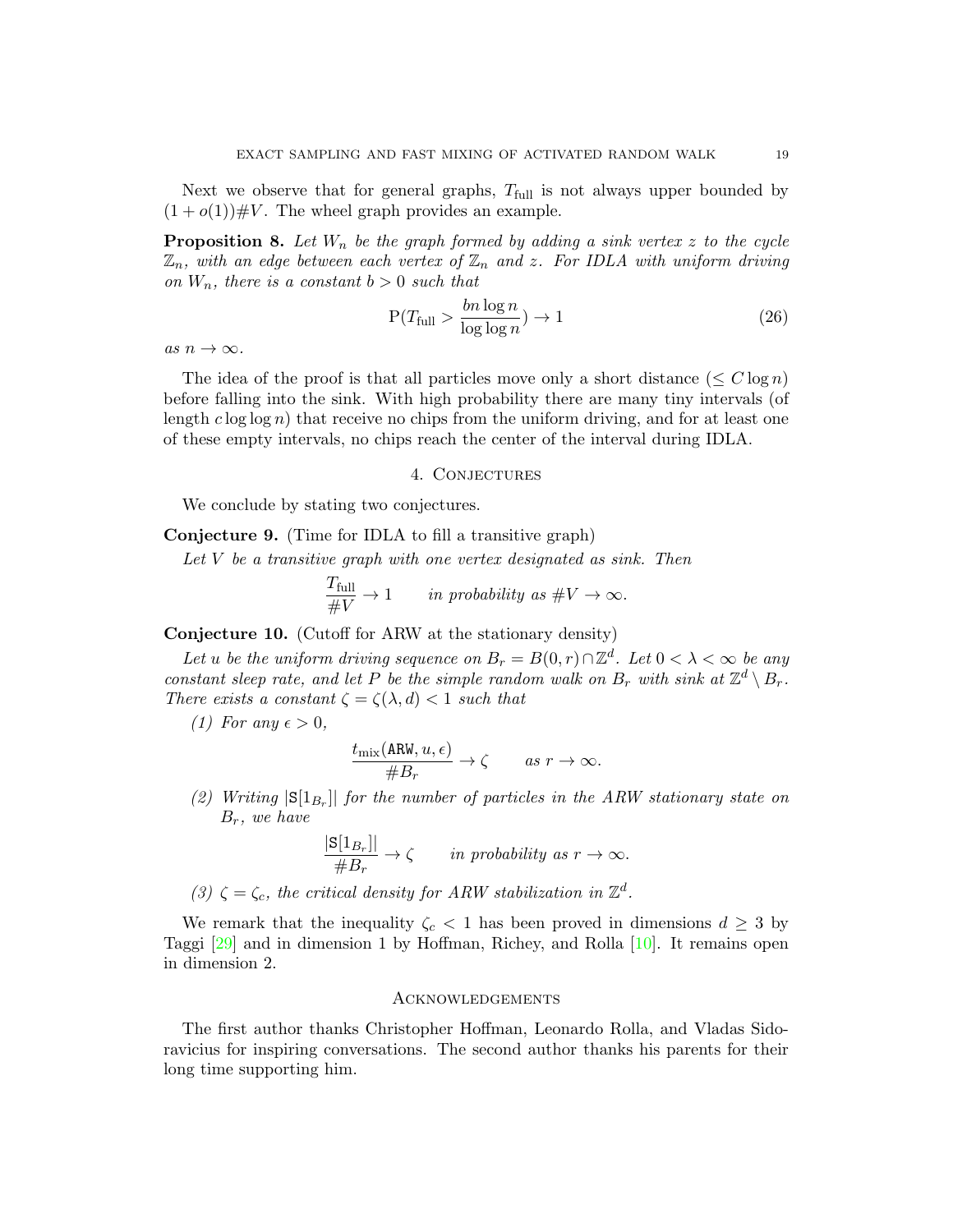#### <span id="page-19-0"></span>**REFERENCES**

- <span id="page-19-20"></span>[1] Amine Asselah and Alexandre Gaudillière (2013). From logarithmic to subdiffusive polynomial fluctuations for internal DLA and related growth models. Annals of Probability 41.3A: 1115– 1159.
- <span id="page-19-21"></span>[2] Amine Asselah and Alexandre Gaudillière (2013). Sublogarithmic fluctuations for internal DLA. Annals of Probability 41.3A:1160–1179.
- <span id="page-19-9"></span>[3] Amine Asselah, Leonardo T. Rolla, and Bruno Schapira (2019). Diffusive bounds for the critical density of activated random walks. [arXiv:1907.12694](http://arxiv.org/abs/1907.12694)
- <span id="page-19-10"></span>[4] Riddhipratim Basu, Shirshendu Ganguly, Christopher Hoffman, and Jacob Richey (2019). Activated random walk on a cycle. Annales de l'Institut Henri Poincaré, Probabilités et Statistiques 55(3):1258–1277.
- <span id="page-19-1"></span>[5] Per Bak, Chao Tang and Kurt Wiesenfeld (1987). Self-organized criticality: an explanation of the  $1/f$  noise, *Physical Review Letters* 59(4):381–384.
- <span id="page-19-17"></span>[6] Benjamin Bond and Lionel Levine (2016). Abelian networks I. Foundations and examples. SIAM Journal on Discrete Mathematics 30:856–874.
- <span id="page-19-2"></span>[7] Deepak Dhar (1990). Self-organized critical state of sandpile automaton models. Physical Review Letters 64:1613–1616.
- <span id="page-19-4"></span>[8] Anne Fey, Lionel Levine and David B. Wilson (2010). Driving sandpiles to criticality and beyond. Physical Review Letters 104:145703
- <span id="page-19-11"></span>[9] Anne Fey, Ronald Meester, and Frank Redig (2009). Stabilizability and percolation in the infinite volume sandpile model, *Annals of Probability* 37(2):654–675.
- <span id="page-19-8"></span>[10] Christopher Hoffman, Jacob Richey, and Leonardo T. Rolla (2020). Active Phase for Activated Random Walk on Z, https://arxiv.org/abs/2009.09491
- <span id="page-19-13"></span>[11] Bob Hough, Daniel C. Jerison, and Lionel Levine (2019), Sandpiles on the square lattice. Communications in Mathematical Physics 367:33–87.
- <span id="page-19-14"></span>[12] Bob Hough and Hyojeong Son (2021), Cut-off for sandpiles on tiling graphs. Annals of Probability 49.2: 671–731.
- <span id="page-19-22"></span>[13] David Jerison, Lionel Levine, and Scott Sheffield (2012), Logarithmic fluctuations for internal DLA. Journal of the American Mathematical Society, 25:272–301.
- <span id="page-19-23"></span>[14] David Jerison, Lionel Levine, and Scott Sheffield (2013), Internal DLA in higher dimensions. Electronic Journal of Probability 18(98):1–14.
- <span id="page-19-5"></span>[15] Hang-Hyun Jo and Hyeong-Chai Jeong (2010). Comment on "Driving sandpiles to criticality and beyond". Physical Review Letters 105.1: 019601.
- <span id="page-19-24"></span>[16] Gregory F. Lawler, Maury Bramson, and David Griffeath (1992). Internal Diffusion Limited Aggregation, Annals of Probability 20(4):2117–2140.
- <span id="page-19-19"></span>[17] David A. Levin and Yuval Peres (2017). Markov chains and mixing times, 2nd ed., Vol. 107, American Mathematical Society.
- <span id="page-19-15"></span>[18] Lionel Levine (2015). Threshold state and a conjecture of Poghosyan, Poghosyan, Priezzhev and Ruelle, Communications in Mathematical Physics, 335(2):1003–1017.
- <span id="page-19-12"></span>[19] Lionel Levine, Mathav Murugan, Yuval Peres, and Baris E. Ugurcan (2016). The divisible sandpile at critical density. Annales Henri Poincaré  $17(7)$ :1677–1711.
- <span id="page-19-3"></span>[20] Lionel Levine, Wesley Pegden, and Charles K. Smart (2017). The Apollonian structure of integer superharmonic matrices. Annals of Math 186:1–67.
- <span id="page-19-25"></span>[21] Lionel Levine and Yuval Peres (2009). Strong spherical asymptotics for rotor-router aggregation and the divisible sandpile. Potential Analysis  $30(1)$ , 1–27.
- <span id="page-19-18"></span>[22] Lionel Levine and Vittoria Silvestri (2020). How far do activated random walkers spread from a single source? [arXiv:2011.02535](http://arxiv.org/abs/2011.02535)
- <span id="page-19-7"></span>[23] Lionel Levine and Vittoria Silvestri (2021). Universality conjectures for Activated Random Walk. In preparation.
- <span id="page-19-16"></span>[24] Leonardo T. Rolla (2020). Activated Random Walks on  $\mathbb{Z}^d$ . Probability Surveys 17:478-544.
- <span id="page-19-6"></span>[25] Leonardo T. Rolla and Vladas Sidoravicius (2012), Absorbing-state phase transition for drivendissipative stochastic dynamics on Z, Inventiones Math. 188(1): 127–150.